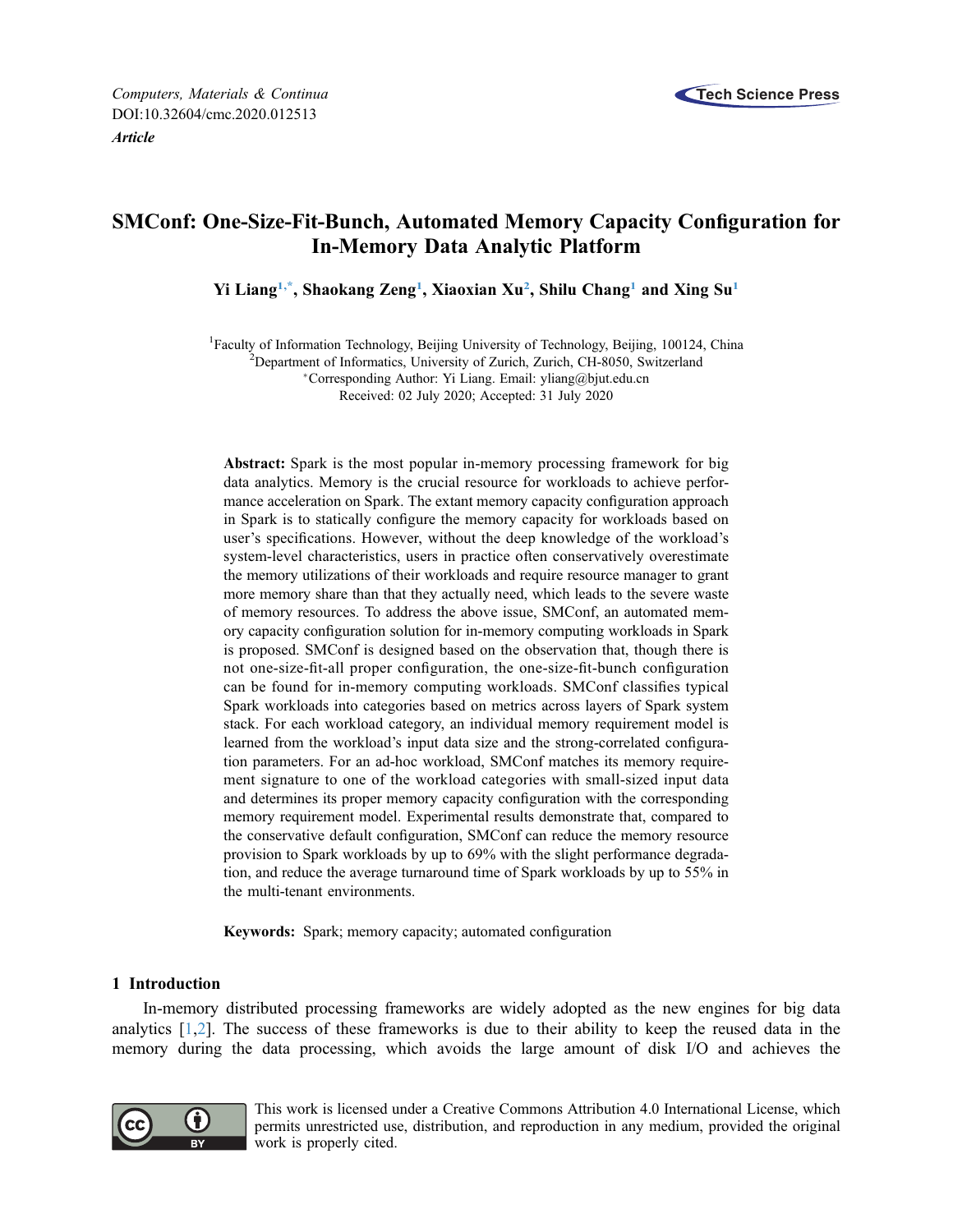performance acceleration. Spark is the most popular in-memory processing framework and has been adopted as the enabling infrastructure of a comprehensive ecosystem of various data analytics, including machine learning, graph computing and SQL query. It has been proved that iterative data analytics can achieve more than ten times performance enhancement on Spark, compared to the disk-based Hadoop framework [\[3](#page-19-0)[,4\]](#page-19-1).

Memory is the key resource to enable such performance enhancement. The memory capacity configuration is non-trivial for workloads in in-memory processing frameworks [[5](#page-19-2)]. Insufficient memory capacity configuration leads to the extra disk I/O and re-computation, and hence, significant performance degradation. The current approach adopted in Spark is to statically configure the memory capacity based on user's specifications [\[6,](#page-19-3)[7\]](#page-19-4). However, this requires users to have profound understanding of their workloads and the system stack. Even for expert users, determining the proper configuration is hard when they employ a prepackaged analytics application and have no enough knowledge of their system-level characteristics. To guarantee the performance enhancement, users in practice often adopt the conservative configuration recommended by Apache Spark Community, which is the upper-bound memory requirement of state-of-practice workloads, and require the resource manager to grant more memory share than that they actually need [[8](#page-19-5)]. This results in the situation that, according to the resource manager's bookkeeping, all memory resources have been allocated and no more workloads can be admitted whereas a large amount of memory resources remain unused in the platform. For example, the real trace from Google's product platform reveals that most of cluster memory resources was allocated to data analytic workloads while around 50% of them are unused [[9](#page-19-6)].

Automated configuration is an idea way to relieve users from the burden of memory capacity configuration, which guarantees both the workload performance and the memory utilization improvement. Though promising, this is a challenging task due to two reasons. First, as the diversity of workloads, there is not one-size-fit-all proper configuration. In our paper, the *proper memory capacity configuration* is determined by the minimal amount of memory that required by Spark workload to execute without any errors, data processing exceptions and data re-computations. We have observed that, among the typical in-memory computing workloads with the same input data size, such proper configurations are significantly different and vary up to 5.2 times on Spark. On the other hand, the case-by-case configuration solution will lead to high TCO (Total Cost of Ownership), especially for platforms that always face to ad-hoc workloads [[10\]](#page-19-7). Second, it is difficult to decide the configuration parameters that have strong impacts on the memory capacity configuration. In-memory processing frameworks have a large amount of configuration parameters, e.g., Spark has more than 180 parameters, which have different impacts on the memory capacity configuration [\[11\]](#page-19-8). Meanwhile, memory configurations of various workloads may have different sensitivities to the setting of a specific parameter. Hence, such strongimpacted parameters vary across workloads.

In this paper, we focus on Spark and propose SMConf, an automated memory capacity configuration solution for in-memory computing workloads. SMConf is proposed based on our observation that, though there is not one-size-fit-all proper configuration, the one-size-fit-bunch configuration can be found for inmemory computing workloads on the given hardware and system software infrastructures. SMConf first chooses metrics from Spark system stack, that can represent the memory requirement characteristics of in-memory computing workloads, as features and classifies the typical Spark workloads into categories with these features, and then selects the strong-correlated configuration parameters and learns the memory requirement model for each workload category. For an ad-hoc workload, SMConf matches its memory requirement features to one of the workload categories and determines its proper memory capacity configuration with the corresponding memory requirement model. Our main contributions can be summarized as follows.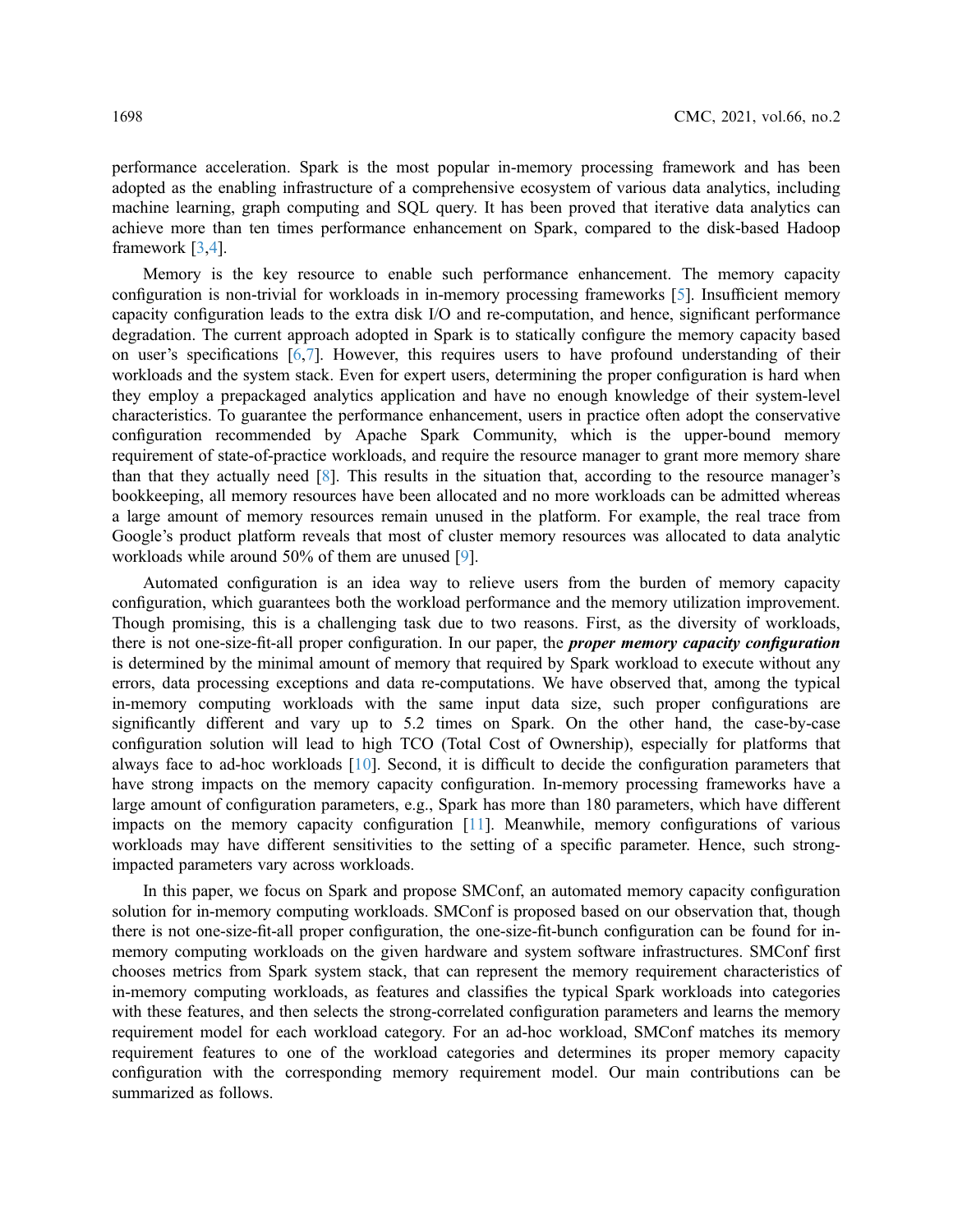- 1. Through empirical study, we have two findings. One is that, though Spark workloads are diverse, they can be classified into categories and workloads in each category have similar memory requirement characteristics. The other is that the variations of the Spark parameter setting have different correlations to the memory requirement across Spark workloads.
- 2. We design a Spark workload classification method in SMConf from the system stack perspective. In this method, the classification features are selected from the metrics across layers of Spark system stack, including hardware layer, operating system layer and runtime layer. The K-medoid clustering technique is adopted to conduct the Spark workload classification and the distance measure is determined based on value variations of the selected features among workloads.
- 3. We design the memory requirement modelling method in SMConf. In this method, for each Spark workload category, the strong-correlated configuration parameters are first selected by the stepwise-regression technique, and then an individual memory requirement model is learned with the input data size and the selected configuration parameters as features using the support vector machine (SVM) regression technique.
- 4. We evaluate SMConf on Spark with representative workloads from SparkBench suite. The experimental results demonstrate that, for ad-hoc workloads, the memory capacity configurations determined by SMConf are close to the proper configurations. Compared to the conservative default configuration, SMConf can reduce the memory resource provision to Spark workloads by up to 69% with slight performance degradation. In the multi-tenant environment, with SMConf, the average turnaround time of Spark workloads can be reduced by up to 55%.

The rest of the paper is organized as follows. In Section 2, we introduce the background and motivation. Section 3 describes the overview of SMConf. Section 4 gives the details of the Spark workload classification method in SMConf. Section 5 presents the memory requirement modelling in SMConf. Section 6 presents the detailed performance evaluation of SMConf. Section 7 describes the related works. We draw the conclusion in Section 8.

# 2 Background and Motivations

In this section, we first describe the memory management in Spark. Then, we discuss the motivation of our proposed memory capacity configuration solution through empirical study on Spark workloads.

# 2.1 Memory Management in Spark

In Spark, data is managed as the memory abstraction called resilient distributed datasets (RDDs) [[3](#page-19-0)]. An RDD is composed of several data blocks (partitions) which are distributed across computing nodes in Spark cluster. Data analytic workload in Spark is executed in form of batch job, which conducts a serial of RDD transformations and actions, and can be organized as a DAG (Direct Acyclic Graph) of RDDs. Once an RDD block is lost, it can be recomputed based on the dependencies among RDDs. [Fig. 1](#page-3-0) demonstrates the overview of Spark.

As shown in Fig.  $1(a)$ , the Spark job is executed in form of parallel tasks on several executors with a driver program controlling them on a master node. An executor is launched as a JAVA process on a worker node, which is the basic executing container in Spark. Each executor allocates its own heap memory space as Spark memory space to hold the cached RDDs, shuffle data and temporary data generated during the Spark workload execution. Spark memory space of an executor is organized as [Fig. 1\(b\)](#page-3-0), which is composed of three regions, Reserved memory, Spark memory and User memory. Among these regions, Spark memory is the main region of Spark memory space and managed by Apache Spark. Spark memory can be further split into two regions, Storage memory and Execution memory. Storage memory is mainly used for both RDD caching and for temporary space serialized data "unroll".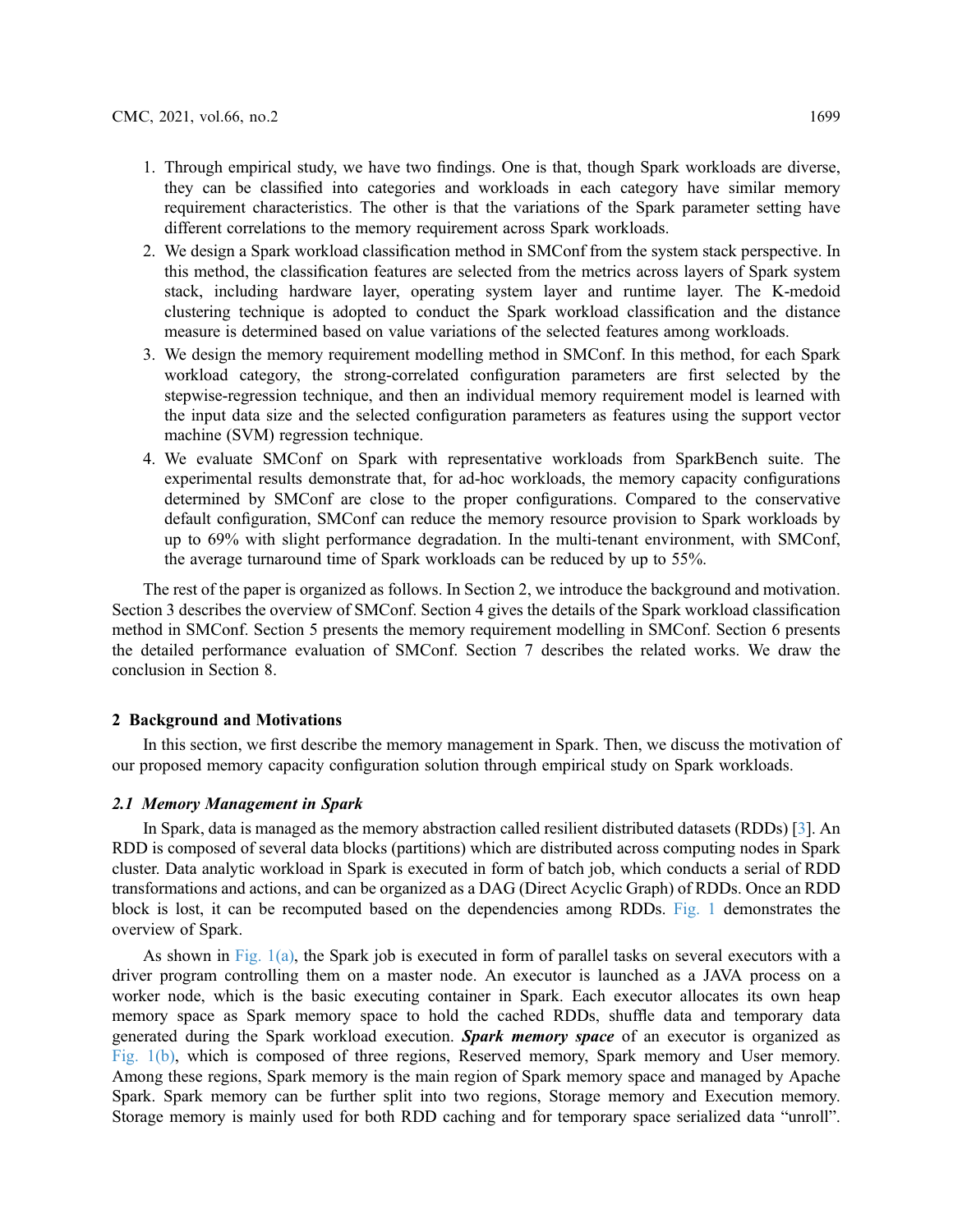<span id="page-3-0"></span>Execution memory is used for storing the objects required during the execution of Spark tasks, particularly the shuffle intermediate buffering. In the latest Spark memory management model, the boundary between Storage memory and Execution memory can be moved in case of memory pressure. In addition, Reserved memory is reserved by the system with fixed size, and User memory is used to store temporary data needed for RDD transformations.



Figure 1: The overview of Spark. (a) Architecture. (b) Spark memory space

In Spark, the memory capacity configuration refers to the size setting of the Spark memory space in one executor. Executors involved in one Spark workload execution are configured with the same memory space size. The space size can be configured with the parameter of *spark.executor.memory*.

## 2.2 Empirical Study

Our proposed solution is based on the assumption that, though there is not one-size-fit-all proper configuration, the one-size-fit-bunch configurations can be found for in-memory computing workloads in Spark. As a result, only one single performance model needs to be learned for workloads with the similar memory requirement patterns. To verify this assumption, we conduct an empirical study by using SparkBench, a comprehensive benchmark suite for Spark [\[12](#page-19-9)]. We use Spark version 2.3.4, with Hadoop version 2.7 as the storage layer. All experiments are done on a Spark cluster with 3 nodes. Each node is equipped with one 4-core 3.3 GHz Intel Core i5-6600 processors and 16 GB memory. All nodes are interconnected with a 1 Gbps Ethernet. One of the nodes is configured as the master node and others as the worker nodes. On each worker node, one executor can be launched. We repeat each experiment for five times and take the average results.

#### 2.2.1 Memory Requirement Variations among Workloads

In this part, we choose eight representative SparkBench workloads: LogisticRegression (LR), K-Means (KM), TeraSort (TS), ShortestPath (SP), PageRank (PR), SVM, PCA and SVD++, to demonstrate the memory requirement variations among Spark workloads. We run these workloads on the established Spark cluster in turn. For each running, the workload is allocated with all CPU cores on worker nodes. Each workload is executed with input data size as 600 MB, 1 GB, 1.4 GB, 1.8 GB, 2.2 GB, and 2.6 GB, respectively. Due to the complexity of Spark memory management model, the memory requirement of Spark workload is captured by fine-grained configuration tuning. First, the memory capacity configuration for each executor of a Spark workload is set to 12GB, which is the conservative default configuration recommended by Apache Spark Community [[7](#page-19-4)]. Then, the memory capacity configuration is decreased gradually with the step of 100MB to find the minimum configuration that satisfies no exceptions, errors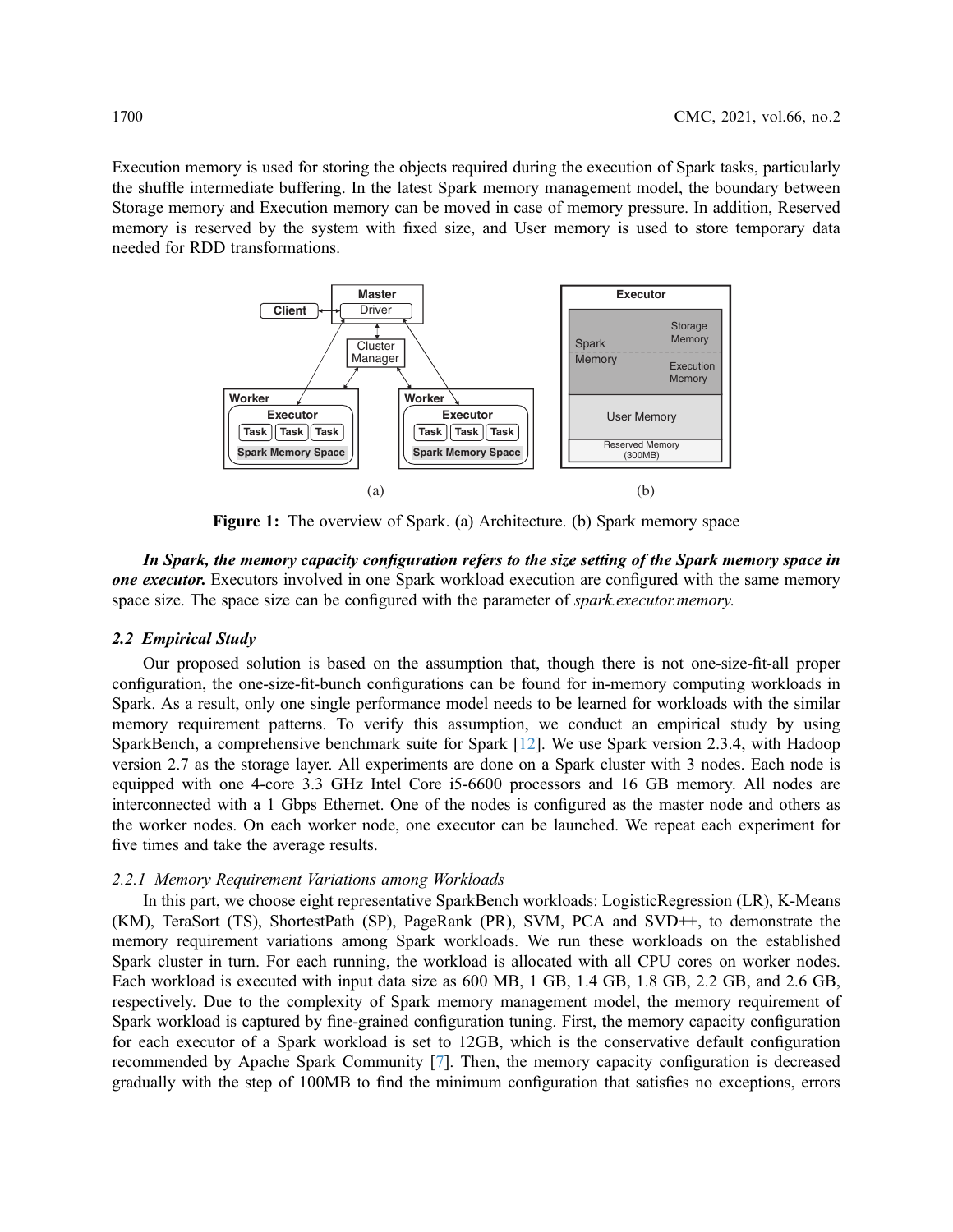and data re-computations occur during Spark workload execution. We take such minimal configuration as *the* memory requirement of the Spark workload.

[Fig. 2](#page-4-0) demonstrates that, with the same input data size, the memory requirements are quite various among Spark workloads. The requirements gap is 5.2 times by maximum. For example, when the input data size is 600 MB, the memory requirement of SVD++ workload is 3.42 GB, while that of K-Means is only 675 MB. Note that the Spark memory space mainly holds the cached RDD, the intermediate shuffle data and other temporary computation data. One reason for the memory requirements variations is that the different operation characteristics and data access patterns leads to the peak size of shuffle data and temporary data varied among workloads. For example, when the input data size is 600 MB $\Box$ the intermediate shuffle data size ranges from 50 MB to 650 MB. The other reason is that the RDD caching demands are different. When the input data size is 600 MB, the cached RDD size of TeraSort workload is 50 MB, while that of PageRank workload is over 500 MB.

<span id="page-4-0"></span>

Figure 2: Memory requirements under different input data sizes

#### 2.2.2 Workload Classification on Memory Requirements

Restudying the results in [Fig. 2](#page-4-0), it can be found that these Spark workloads can be classified into several groups. The memory requirements in each group are similar, while those of different groups are quite different. For example, when the input data size is 600 MB, the workloads can fall into five groups on the memory requirement: K-Means and LogisticRegression in [660 MB, 675 MB], Terasort in [850 MB, 850 MB], SVM and PCA in [982 MB, 1.05 GB], ShortestPath in [1.33 GB, 1.33 GB], PageRank and SVD++ in [3.22 GB, 3.42 GB].

We further investigate the workload classification under different input data size. For each input data size case, we set the Relative Average Deviation (RAD) of the workload's memory requirement less than 0.04 in a group, and greater than 0.15 among groups. As [Tab. 1](#page-5-0) shown, the classifications of Spark workloads keep relatively stable. When the input data size is greater than 1.4 GB, the workload classifications results are same. Even in 600 MB and 1 GB cases, K-Means, LogisticRegression, PageRank and SVD++ have the same classification results as those in the larger input data size cases. To unify the classifications in all cases, each of Terasort, PCA, SVM and ShortestPath workloads can be classified into one group independently. In conclusion, we have the assumption that the Spark workloads can be classified on the memory requirement and features that determine the classification should be explored.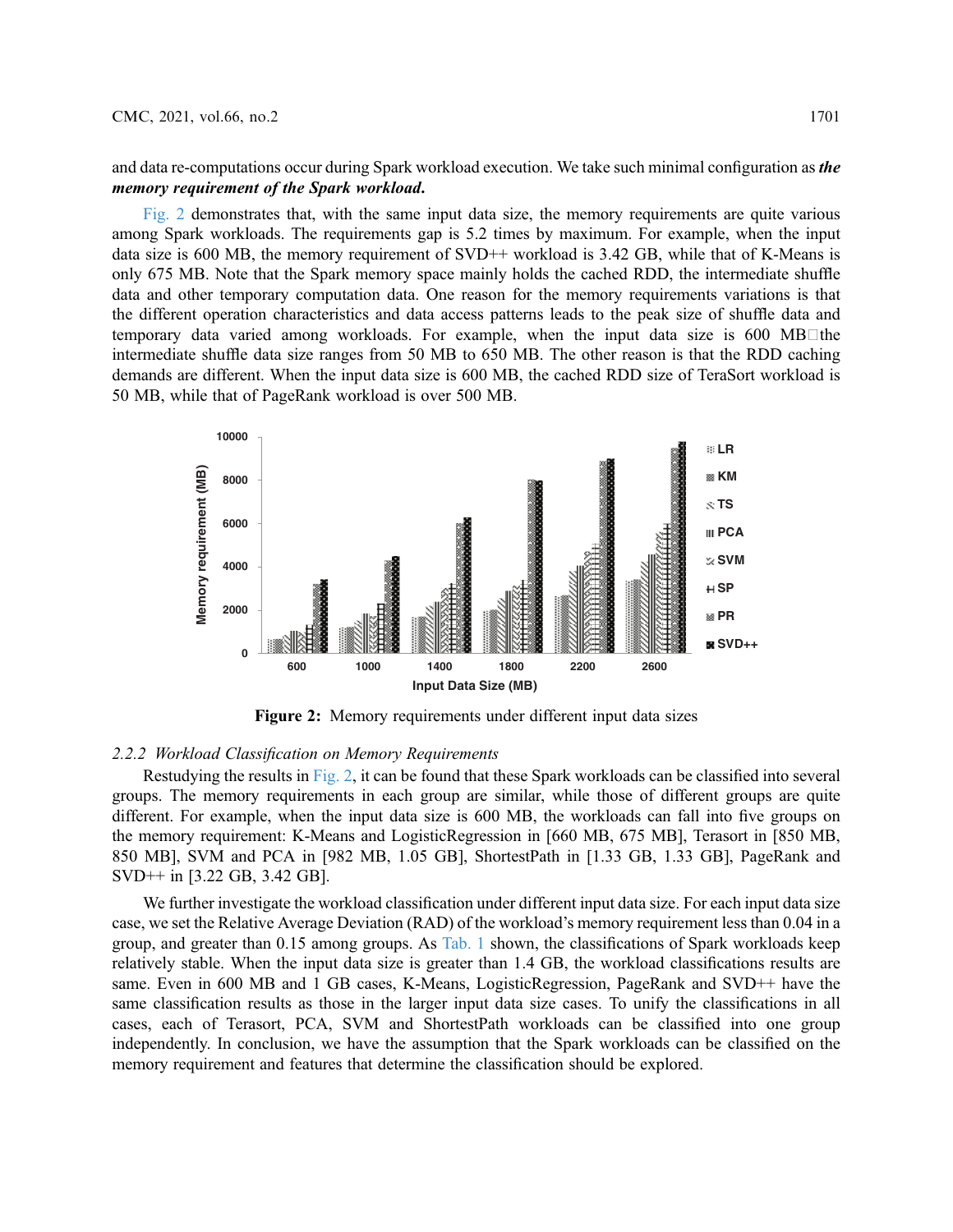<span id="page-5-0"></span>

|          | 600 MB          |                   | $1$ GB                                                                              |      | 1.4 GB  |      | 1.8 GB                          |      | $2.2$ GB        |      | 2.6 GB          |      |
|----------|-----------------|-------------------|-------------------------------------------------------------------------------------|------|---------|------|---------------------------------|------|-----------------|------|-----------------|------|
| Category |                 |                   | Workloads RAD Workloads RAD Workloads RAD Workloads RAD Workloads RAD Workloads RAD |      |         |      |                                 |      |                 |      |                 |      |
| #1       | LR. KM          | 0.01              | LR. KM                                                                              | 0.01 | LR, KM  |      | 0.04 LR, KM                     | 0.01 | LR. KM          | 0.01 | LR. KM          | 0.04 |
| #2       | TS.             | 0.00 <sub>1</sub> | - TS                                                                                | 0.00 | TS. PCA | 0.04 | TS. PCA                         | 0.04 | TS. PCA         | 0.03 | TS. PCA         | 0.04 |
| #3       | PCA. SVM 0.03   |                   | PCA, SVM 0.03                                                                       |      | SVM, SP | 0.03 | SVM, SP                         | 0.04 | SVM, SP         | 0.04 | SVM, SP         | 0.03 |
| #4       | SP              | 0.00 <sub>1</sub> | -SP                                                                                 | 0.00 |         |      | $PR, SVD++ 0.02 PR, SVD++ 0.00$ |      | $PR.SVD++ 0.01$ |      | $PR.SVD++ 0.02$ |      |
| #5       | $PR.SVD++ 0.03$ |                   | $PR.SVD++ 0.02$                                                                     |      |         |      |                                 |      |                 |      |                 |      |

Table 1: Example of Spark workload classification

#### 2.2.3 Impact of Parameter Settings on Memory Requirements

There are over 180 parameters in Spark that can be configured. Besides the input data size, the different parameter settings will impact the memory requirement of workloads on a given hardware and software infrastructure. To quantify it, we select one workload from each of the classified categories in [Tab. 1](#page-5-0), where the input data size is 600 MB. We conduct the experiment by varying the setting of the number of cores allocated to each executor (spark.executor.cores). For each workload, we take the memory requirement when *spark.executor.cores* is set to 1 as the baseline and demonstrate the normalized memory requirement in all test cases. The experimental results are shown in [Fig. 3.](#page-5-1)

<span id="page-5-1"></span>

Figure 3: Memory requirement under different parameter settings

We have two observations from the experimental results. First, different workloads have different sensitivities to the setting of a specific parameter. For example, with the setting of spark. executor.cores increasing from 2 to 4, the memory requirement of ShortestPath increases monotonically, but the memory requirement of K-Means almost keeps stable. Second, the variation trends of the memory requirement are various among workloads. These observations inspire us that, for each workload category, an individual memory requirement model should be learned from features of different strongcorrelated configuration parameters.

# 3 Overview of SMConf

SMConf is a one-size-fit-bunch, automated solution that can help to achieve the proper memory capacity configuration for diverse Spark workloads. [Fig. 4](#page-6-0) demonstrates the framework of SMConf.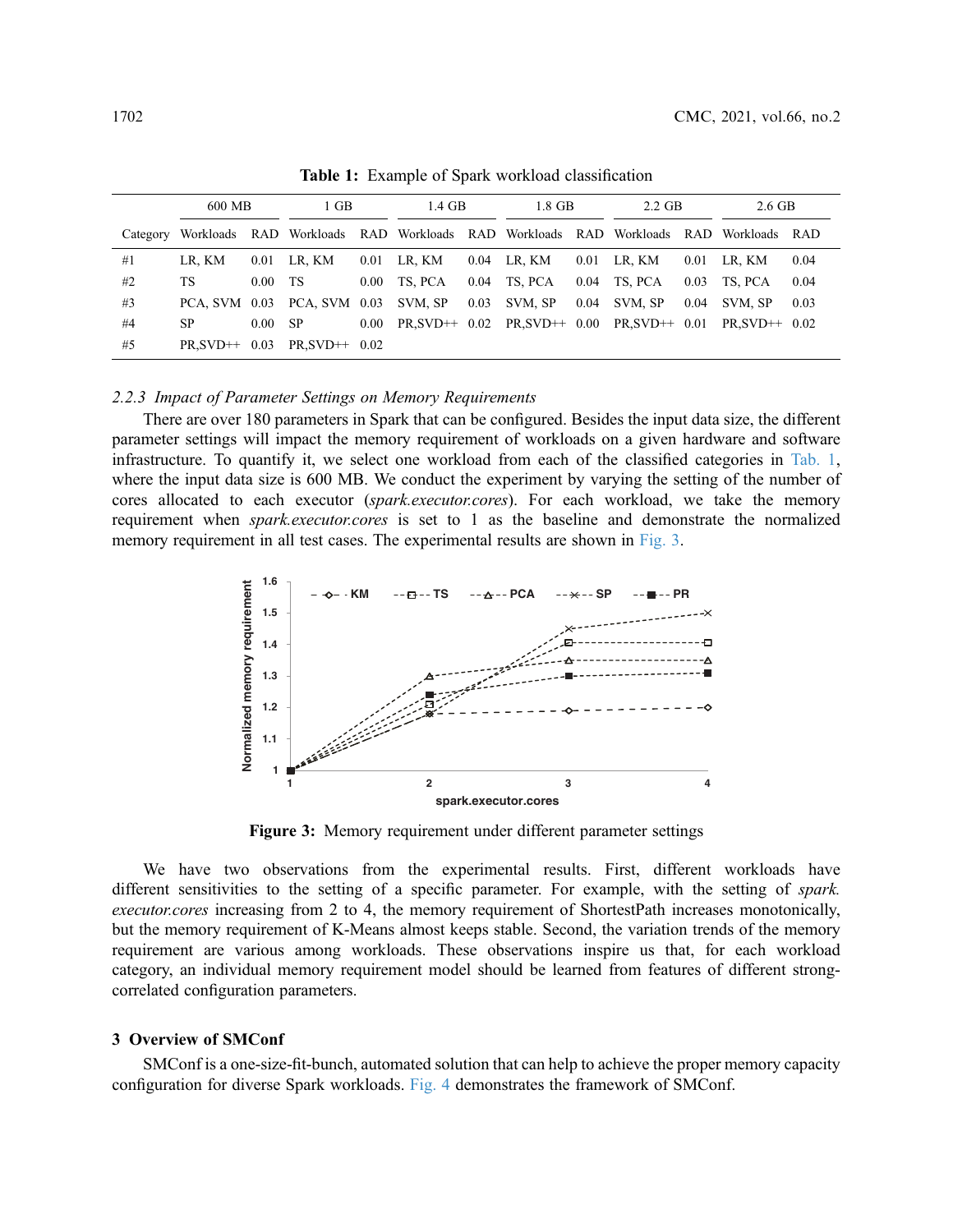<span id="page-6-0"></span>

Figure 4: Framework of SMConf

The solution works in two phases: Offline phase and online phase. In the offline phase, first, typical workloads are chosen from Spark benchmarks and features that represent Spark workload's memory requirement are extracted from the system stack's perspective; With the extracted features, the typical workloads are classified into categories by using the clustering technique; second, the parameters that have strong correlations with memory requirements of Spark workloads are refined; finally, for each workload category, an individual memory requirement model is learned from features of strong-correlated Spark parameters and the input data sizes. In the online phase, the incoming ad-hoc workload can be profiled with small-sized input data and matched to one of the typical workload categories; and then its proper memory capacity configuration is automated determined by the corresponding memory requirement model.

# 4 Workload Classification in SMConf

To classify Spark workloads in SMConf, we first select the key metrics from all layers of Spark system stack as the classification features, and then these features are refined and used to classify typical Spark workloads by the K-medoid clustering method.

# 4.1 Key Features Selection

To classify Spark workloads accurately, the classification features should be representative of Spark workload's memory requirements. Specifically, such features should be stable to a specific Spark workload under various input data size and parameter settings, and significantly different among workloads with diverse memory utilization characteristics. Working set refers to the amount of memory that a workload requires in a given time interval, which is the intrinsic data access characteristics of Spark workloads and leads to the difference of memory utilizations among workloads. However, to measure the working set of a workload is highly time-consuming [\[13](#page-19-10)]. On the other hand, Spark's system stack is mainly composed of the runtime layer, the operating system layer and the hardware layer [[14\]](#page-19-11). Each layer has its individual mechanism whose performance metrics can reflect the working set of a Spark workload, e.g., cache mechanism in hardware layer, page management mechanism in operating system and Java Virtual Machine (JVM) Garbage Collection mechanism in runtime layer. Hence, we try to find such metrics across Spark system stack as the classification features.

The candidate selected metrics are shown in [Tab. 2.](#page-7-0) The candidate metrics covers all layers of Spark system stack and represent the working set of Spark workload to some extent.

In the hardware layer, we choose metrics of the workload's cache access and TLB access. This is because that both the hit/miss of the Cache and TLB can reflect the working set of the workload directly [[15](#page-19-12)]. The metrics of L2 HIT, L2 MISS, L3 MISS are chosen for the cache access and the metrics of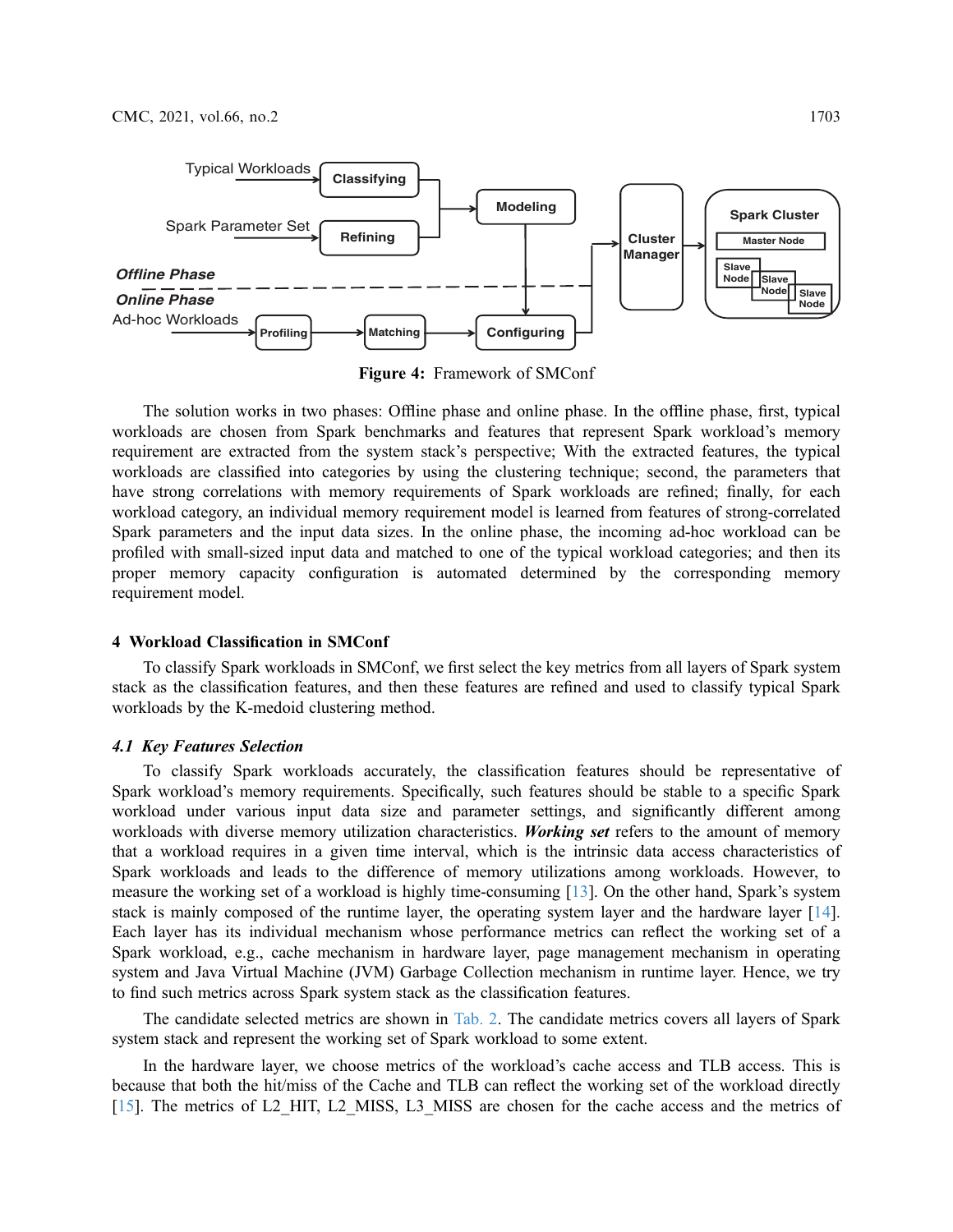DT\_MISS is chosen for TLB access. In addition, we choose the metrics of IPC and LSR. Both metrics can represent the workload's data access frequency.

<span id="page-7-0"></span>

| Metric Name         | Layer          | Description                                              |
|---------------------|----------------|----------------------------------------------------------|
| <b>GCSD</b>         | Runtime Layer  | Standard deviation of Garbage Collection frequency       |
| <b>GCCV</b>         | Runtime Layer  | Coefficient of variation of Garbage Collection frequency |
| <b>PFS</b>          | OS Layer       | Page faults per second                                   |
| <b>CSS</b>          | OS Layer       | Context switches per second                              |
| L2 HIT              | Hardware Layer | L <sub>2</sub> Cache hit ratio                           |
| L <sub>2</sub> MISS | Hardware Layer | L2 Cache misses per 1000 instructions                    |
| L3 HIT              | Hardware Layer | L <sub>3</sub> Cache hit ratio                           |
| L3 MISS             | Hardware Layer | L3 Cache misses per 1000 instructions                    |
| DT MISS             | Hardware Layer | Data TLB misses per 1000 instructions                    |
| <b>LSR</b>          | Hardware Layer | Load and store ratio                                     |
| <b>IPC</b>          | Hardware Layer | Instructions per cycle                                   |

Table 2: Candidate metrics for Spark workload classification

In the operating system layer, we choose two metrics. The first metric is PFS, which refers to the page faults per second (PFS). As the page management is the basic operating system memory management mechanism, a page fault occurs when a process attempts to access a block of data that does not reside in the physical memory. Hence, the amount of page faults occurring during the workload execution can reflect the working set size of the workload. The second metric is CSS, which refers to the context switches per second. Generally, the context switch may be caused by a workload's I/O wait, which possibly implies that the workload has a large working set and should read data from disk.

In the runtime layer, Spark launches JVM-based executor to host the workload executions. Garbage Collection is the important memory management mechanism of JVM [\[3](#page-19-0)]. Garbage collection frequency can usually reflect the JVM memory utilization of a workload. The larger working set may lead to the more frequent JVM garbage collection. On the other hand, Spark workloads are executed in multiple stages and a workload's memory utilization pattern may vary among those stages. Hence, we adopt two metrics in the runtime layer, GCSD and GCCV, to represent the standard deviation and coefficient of variation of garbage collection frequency among stages of a Spark workload execution, respectively.

To evaluate the representativeness of the candidate metrics to Spark workload's memory requirement, we adopt the Pearson Correlation Coefficient (PCC). PCC is a measure of the strength of the association between two variables on the same interval or ratio scale. For two variables  $X$  and  $Y$ , their PCC can be represented as follows:

$$
r_p = \frac{N \sum x_i y_i - \sum x_i \sum y_i}{\sqrt{N \sum x_i - (\sum x_i)^2} \sqrt{N \sum x_i - (\sum y_i)^2}}
$$
(1)

where, N is the amount of sample data, and  $x_i$  and  $y_i$  are the i<sup>th</sup> sample data of X and Y. The range of  $r_p$  is between 1 and –1, the large absolute value of  $r_p$  implies the strong correlation of the two variables [[15\]](#page-19-12).

For each typical Spark workload, we conduct experiments by varying the input data sizes and configuration parameters. We collect and normalize data on the workload's memory requirement and the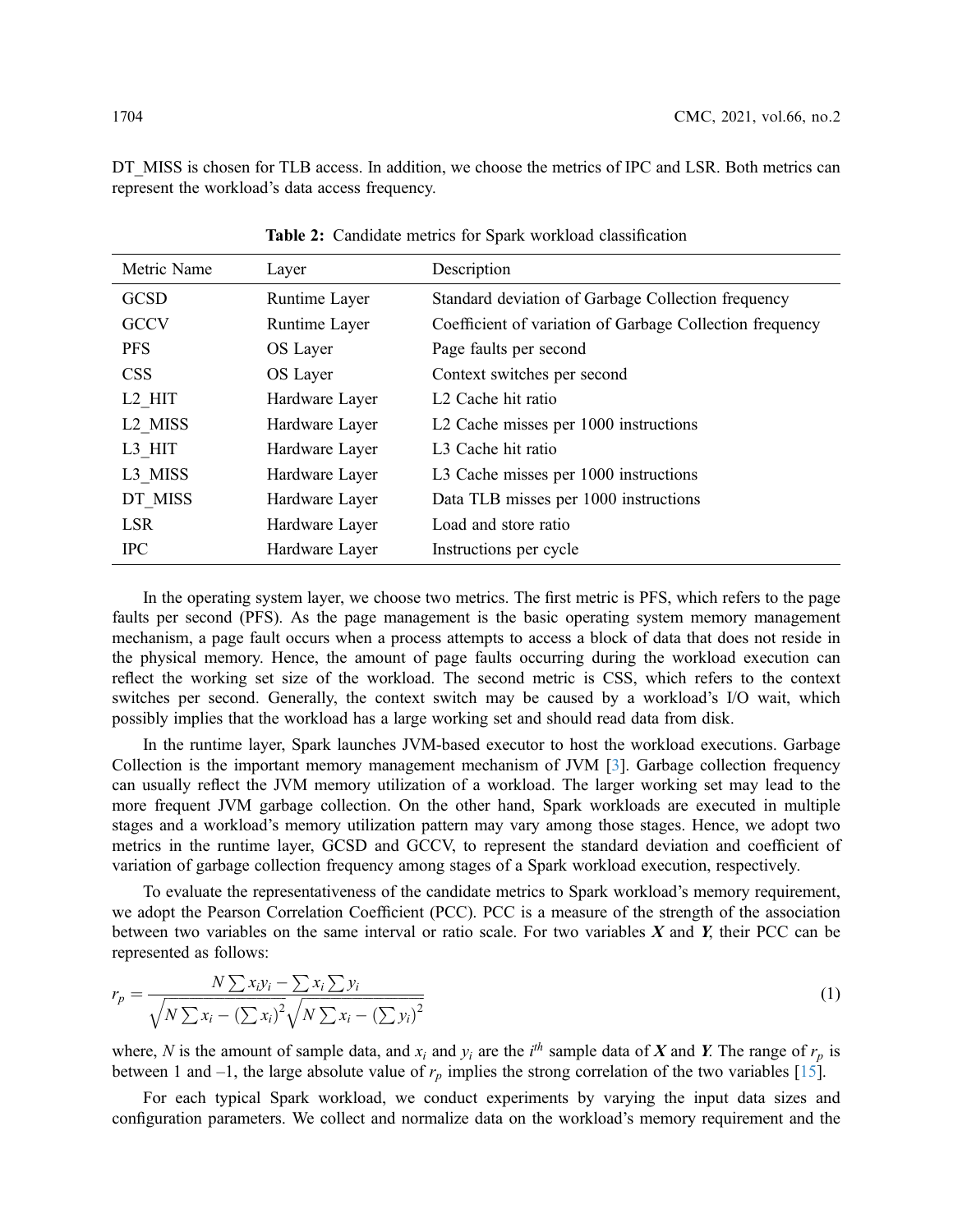candidate metrics in all experiments to generate the sample data set. For each candidate metric, we calculate its PCC to the workload's memory requirement with the generated sample data set. Candidate metrics, whose PCCs are greater than 0.4 and the corresponding p-values are less than 0.05, are selected as the classification features, to guarantee them to have significant correlations with Spark workloads' memory requirement [[16\]](#page-19-13). As an example, we apply the feature selection method to the eight typical Spark workloads from SparkBench described in Section 2. The final selection results are significantly refined to six metrics (that is, GCSD, PFS, L2 MISS, L3 MISS, LSR and IPC) and cover all layers on Spark system stack.

# 4.2 Spark Workload Clustering

Based on the selected features, we apply the clustering technique to the Spark workload classification. In our solution, the centroids generated in the Spark workload clustering would be used to determine the workload category matching of ad-hoc workloads. To guarantee the accurate workload category matching, such centroids should be most representative of the actual values of classification features in their clustering groups. Hence, we adopt K-medoids clustering technique. K-medoids clustering is a robust alternative of K-means clustering. It uses the actual data point to represent the centroid of the cluster, which is the most centrally located object of the cluster and has minimum sum of distances to other points, and hence, is less sensitive to noises and outliers [[17\]](#page-19-14).

We conduct experiments by varying the input data sizes and configuration parameters on each typical Spark workloads. We collect and normalize data on the selected features in each experiment as the sample data set. The sample data are then grouped into  $k$  clusters with the K-medoids algorithm. Each cluster represents an individual Spark workload category. To accurately classify Spark workloads, the distance measure in K-medoids clustering needs to be clarified. The distance measure should be sensitive to the difference in sample data among workloads with different memory utilizations and satisfies that sample data of a specific workload should fall into one cluster with high possibility. In our solution, the distance measure is chosen from the three most common used distance metrics: Manhattan Distance, Chebyshev Distance and Euclidean Distance [[18,](#page-19-15)[19\]](#page-19-16). We choose the distance metric based on the characteristics of feature value variations among workloads. We choose three workloads from SparkBench: LogisticRegression (LR), K-Means (KM) and ShortestPath (SP), and the features from the example in Section 4.1. We calculate the mean value and coefficient of variation of features in the sample data from the three workloads. It is shown that, for each feature, the difference of mean values is relatively small, which is less than 0.02, among three workloads. However, as described in Section 2, LogisticRegression and K-Means have similar memory requirements and ShortestPath has the different one. We further investigate the coefficient of variation on each feature in the sample data from every two workloads. We found that all coefficient of variations are less than 0.05. The results indicate that the distance measure should amplify the outliers to differentiate the sample data from workloads with various memory utilizations. Hence, we choose the Euclidean distance as our distance measure. Results in [Fig. 5](#page-9-0) verify our selection.

With the Manhattan distance and Chebyshev distance, the average distance between K-Means and ShortestPath are almost the same as that between LogisticRegression and K-Means. With the Euclidean distance, those distances are significantly different, which is in line with the workload classification on memory requirement.

## 5 Memory Requirement Modelling in SMConf

Observations in Section 2 give the hint that the memory requirement of Spark workloads is impacted by both the input data size and the settings of configuration parameters on the given hardware and system software infrastructures. The framework of the memory requirement modelling method in SMConf can be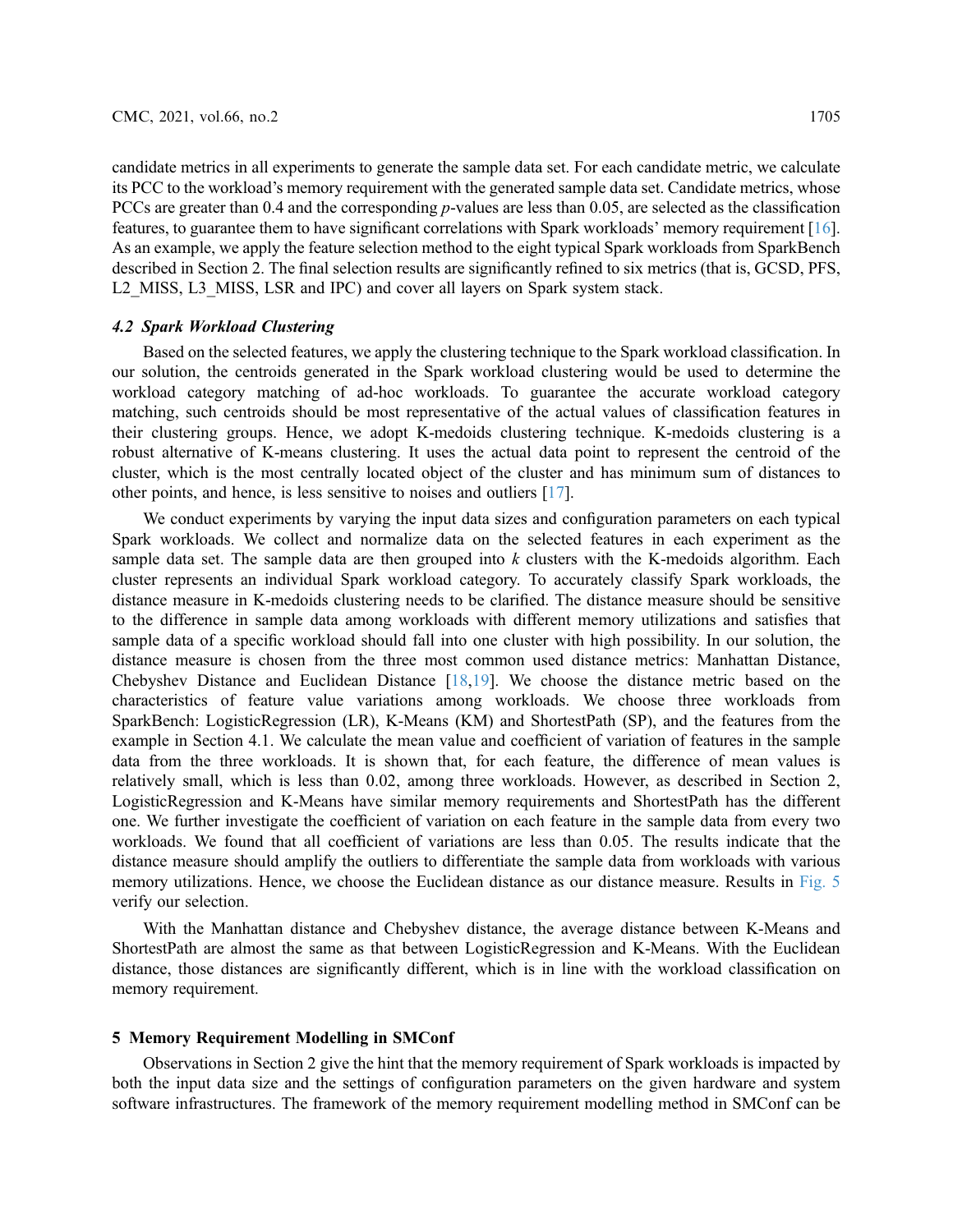<span id="page-9-0"></span>described as follows. Among the large-amounted Spark configuration parameters, the candidate parameters, that have impacts on Spark workload's memory requirement, are first selected. Then, for each Spark workload category, different strong-correlated parameters are refined from the candidate parameter set. Finally, an individual model is learned for each workload category, to estimate the memory requirement under different input data sizes and those strong-correlated parameter settings.



Figure 5: Comparison of different candidate distance metrics

# 5.1 Configuration Parameter Selection

To reduce the complexity of memory requirement modelling on the over 180 Spark configuration parameters, selecting the strong-correlated parameters is necessary. We first select the candidate parameters based on the data access operations during the Spark job execution, shown in [Fig. 6.](#page-9-1)

<span id="page-9-1"></span>

Figure 6: Data access operations in Spark job execution

As described in Section 2.1, the Spark job can be expressed as a Directed Acyclic Graph (DAG) and launched in several JVM-based executors. The memory space of a Spark job is allocated from the heap memory spaces of its residing executors. The job DAG is composed of multiple stages, which are executed in sequence. Each job stage can be mapped into a set of tasks running in the residing executors in parallel. Besides RDD caching, there are mainly three data access operations that have impacts on the Spark workload's memory requirement: Input Loading, Shuffle Writing and Shuffle Reading. The Input Loading operations are conducted in the first stage when each task reads a data block of the input RDD from the distributed file system into the Spark memory space. In Spark, the output data of a stage are called shuffle RDD. The Shuffle Writing operations are conducted in each stage, when the generated shuffle RDD is written into the buffer in Spark memory space and flushed to the local disk on the RDD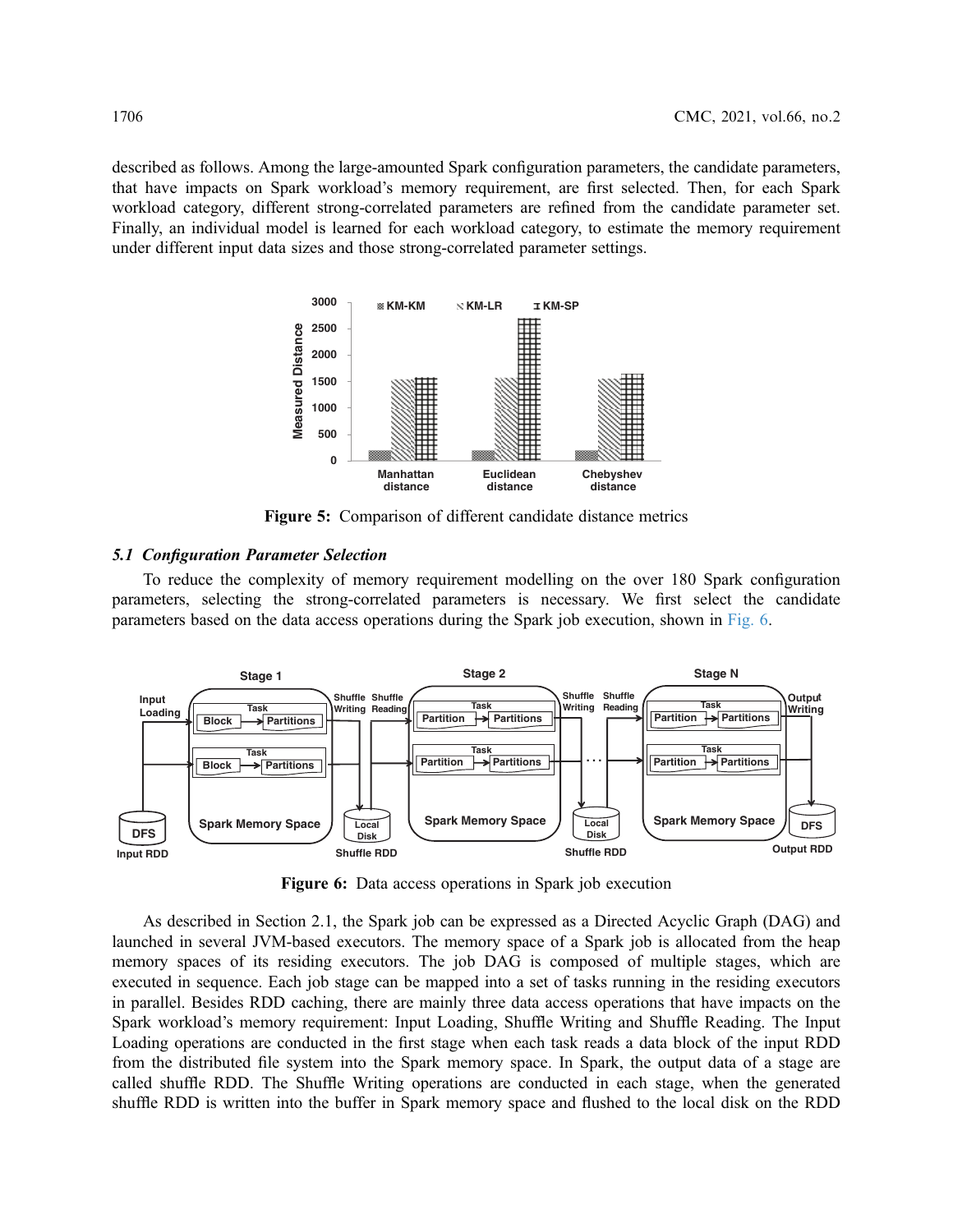size exceeding the threshold. The Shuffle Reading operations are conducted in all follow-up stages when any task reads a partition of the shuffle RDD generated by its ascending stage into Spark memory space to process.

[Tab. 3](#page-10-0) lists the main configuration parameters that concern the three data access operations in Spark. The parameters of Spark.executor.cores, dfs.block.size and spark.default.parallelism determine the total size of the loading/reading data of concurrent tasks in an executor in the first stage or follow-up stages. As the input and shuffle RDDs can be stored in Spark memory space in the compressed mode, we choose two parameters of RDD compressions, Spark.shuffle.compress and Spark.rdd.compress. The parameters of Spark.maxRemoteBlockSizeFetchToMem and Spark.shuffle.file.buffer have impact on the memory requirement in the Shuffle Reading and Shuffle Writing operation, respectively. Finally, the parameter of Spark.memory.fraction and spark.storage.memoryFraction determine the maximum available Spark memory space for execution and storage in an executor with a given heap memory size and the space for cached RDD that is immune to eviction, respectively.

<span id="page-10-0"></span>

| Parameters                   | Descriptions                                                                                                                                            |
|------------------------------|---------------------------------------------------------------------------------------------------------------------------------------------------------|
| spark.executor.cores         | CPU cores assigned to a Spark executor                                                                                                                  |
| dfs.block.size               | The block size of the input file.                                                                                                                       |
| spark.default.parallelism    | Maximum number of partitions in Shuffle RDD                                                                                                             |
| spark.shuffle.compress       | Type of Shuffle RDD compression                                                                                                                         |
| spark.rdd.compress           | Type of serialized RDD partitions compression                                                                                                           |
|                              | spark.maxRemoteBlockSizeFetchToMem Threshold of the block size that remote blocks will be fetched to disk                                               |
| spark.shuffle.file.buffer    | The size of the in-memory buffer for each shuffle file output stream                                                                                    |
| spark.memory.fraction        | Fraction of Spark memory space available for execution and storage                                                                                      |
| spark.storage.memoryFraction | Amount of Storage memory immune to eviction (expressed as the<br>fraction of the size of available memory space available for execution<br>and storage) |

Table 3: Candidate parameters for memory requirement modelling

To avoid the overfitting, during the memory requirement modelling, we apply a stepwise regression technique to each Spark workload category to select its own strong-correlated parameters for the memory requirements from the candidate parameters [[20\]](#page-19-17). The stepwise regression is a step-by-step iterative construction of a regression model by adding or removing predictor items based on their statistical significance in the model. The stepwise regression method can be applied to the situation that there are many predictor items with limited sample data. To conduct the stepwise regression, we collect the sample data for each workload category, by measuring the memory requirements of workloads with different input data sizes and different settings of the candidate parameters on the given infrastructure. In each regression step, the p-value of a t-statistic is computed to test models with and without a potential parameter. We select the parameters whose *p*-values are smaller than or equal to the significance level of 0.05 as the strong-correlated parameters to the memory requirement modelling. Examples of the difference of selection results among workload categories will be shown in Section 6.1.

# 5.2 Memory Requirement Modelling

As shown in Section 2, the impacts of input data size and parameter settings on the memory requirement of Spark workload are diverse and complex. We choose the machine learning technique to model the memory requirement of Spark workloads in SMConf. To reduce the cost of sample data set generation, the selected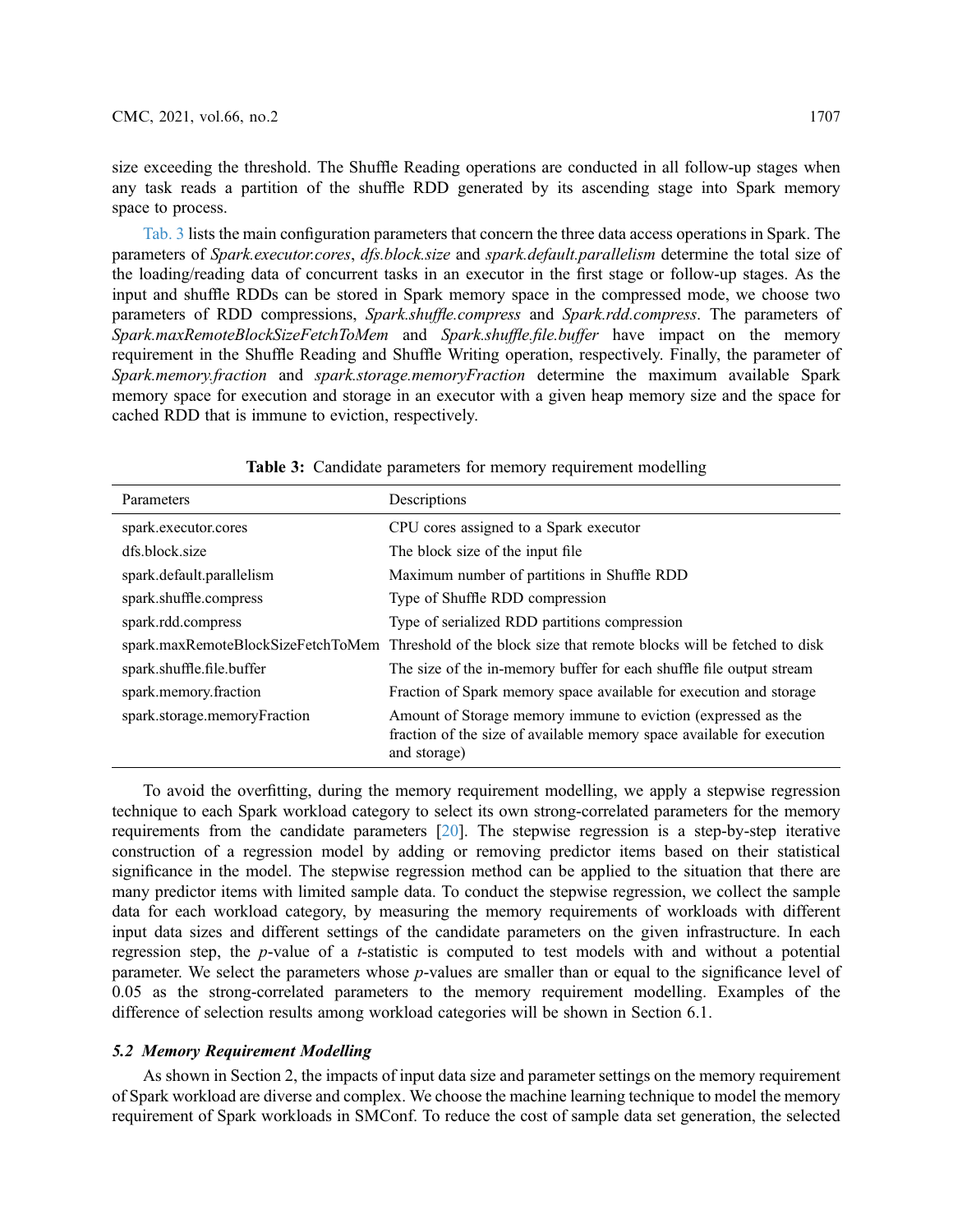machine learning method should be accurate with limited sample data. Hence, we adopt support vector machine (SVM) regression technique [[21\]](#page-19-18). SVM regression is a kind of supervised machine learning method and works on the principle of support vector machine. It is effective to learn the continuousvalued functions in the situation of small-sized training data on many features and robust from outliers. In SMConf, for each Spark workload category, an individual SVM regression model is constructed to estimate their memory requirements under different input data sizes and configuration parameter settings.

The principle of SVM regression is to compute a linear regression function in a high dimensional feature space by mapping the input data via a nonlinear function. The linear regression model in an M feature space is then expressed as follows.

$$
f(x) = \sum_{i=1}^{M} \alpha_i k(x_i, x) + b \tag{2}
$$

where  $\alpha_i$  is Lagrange multiplier,  $k(x_i, x)$  denotes the kernel function that performs a linear dot product of nonlinear transformations and b is the bias term.

In SMConf, we choose the workload's input data size and the strong-correlated configuration parameters based on stepwise regression method as features and the workload's memory requirement as output of the SVM regression model. For sample data collection, we go through all selected Spark workloads in each workload category and capture their memory requirements with different input data sizes in the range of 200 MB to 35% of total memory size in a given Spark cluster, using different strong-correlated parameter settings. We adopt the most popular epsilon-intensive SVM  $(\epsilon - \text{SVM})$  regression method which finds the function f that deviates from the actual output by a value no greater than  $\epsilon$  for all training data points. The LIBSVM library is applied and the Radial Basis Function is chosen as the kernel function [\[22](#page-19-19),[23\]](#page-19-20).

SVM regression has a good generalization and prediction capacity due to that, it tries to minimize the generalized error bound, and hence, achieves the generalized performance. To assess the accuracy of the established model in practice, the k-fold cross-validation is performed. In k-fold cross-validation, the generated sample data is randomly partitioned into  $k$  equal-sized subsamples. Among  $k$  subsamples, a single subsample is retained as the validation data to assess the model, and the remaining  $k-1$  subsamples are used as training data. The cross-validation process is then repeated k times (the folds), with each of the  $k$  subsamples used exactly once as the validation data. The  $k$  results from the folds can then be averaged to produce a single estimation. The advantage of this method is that all observations are used for both training and validation. For our assessment, the sensible choice is  $k = 10$ , as the estimation of prediction error is almost unbiased in 10-fold cross-validation.

# 5.3 Model Matching for Ad-hoc Workloads

The difficulties of applying the established memory requirement models to the online memory capacity configurations of Spark workloads is how to choose the proper model for diverse ad-hoc workloads with unpredictable memory requirement characteristics. SMConf solves the problem by profiling the ad-hoc workload with a small-sized input data, capturing the key features of the workload's memory requirement, and forming the feature vector. For each Spark workload category, the Euclidean distance of the feature vector to that of the centroid of the category is then calculated. The ad-hoc workload is finally matched to the category with the minimum distance. Then, the corresponding model is used to determine its memory capacity configuration.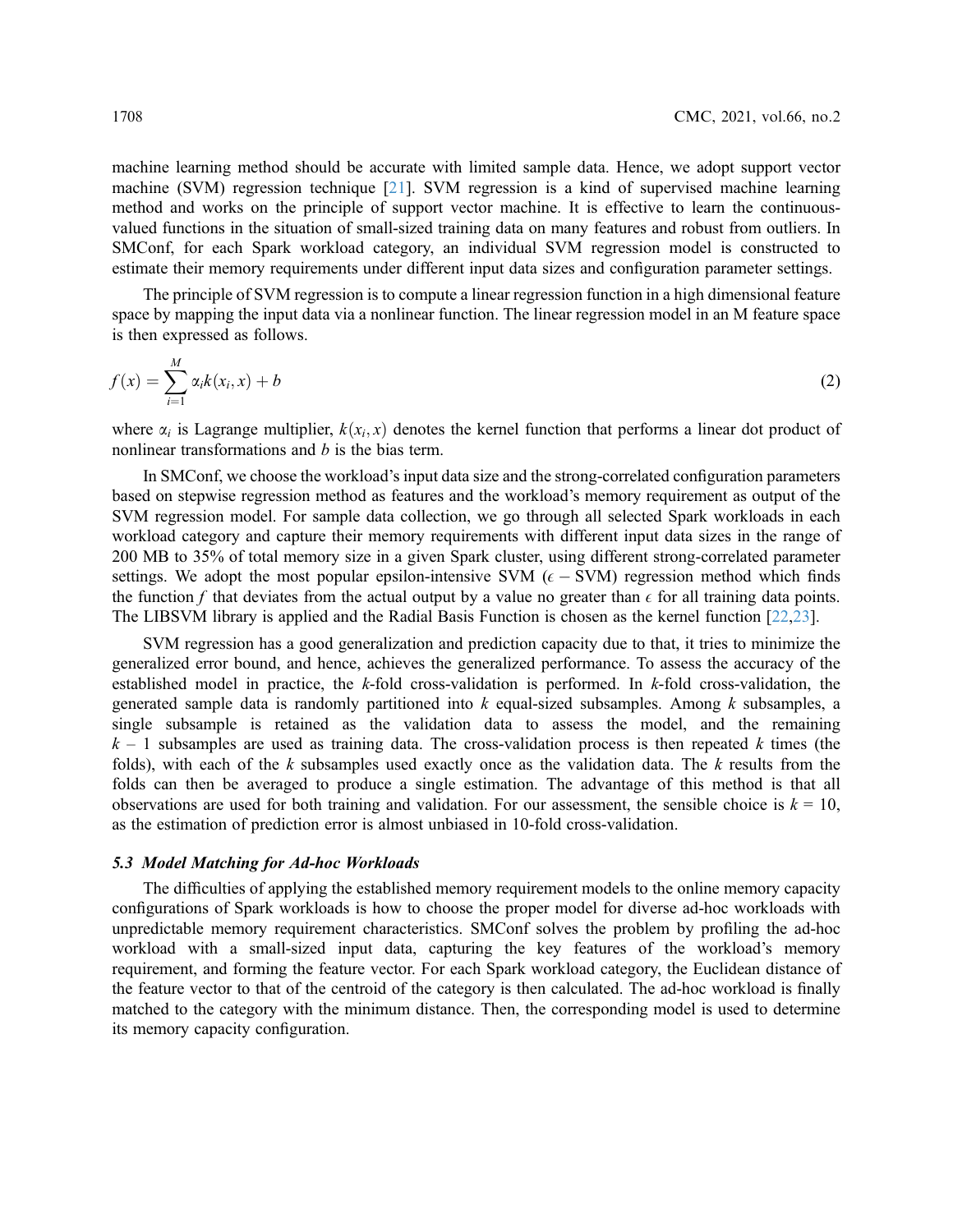#### 6 Performance Evaluation

We have implemented SMConf in Spark version 2.3.4 by adding or modifying over 12 classes. Mainly, we add JobProfiler, FeatureMatcher, MemoryPredictor classes to enable the online ad-hoc Spark workload memory utilization predictions and modify *DAGScheduler* class to optimize the memory capacity configuration. We use Perf, Sar and JProfiler tool to capture the performance metrics on hardware layer, operating system layer and runtime layer of Spark system stack, respectively. The Spark workload classifications and the memory requirement models generated in the offline phase is stored as HDFS files and the file paths can be set with the new adding parameters *spark.ml.classification* and *spark.ml.* predictionmodel.

We evaluate the efficiency of SMConf for the memory requirement modelling of Spark workloads, the adaptiveness to ad-hoc workloads and the workload performance improvements in multi-tenant environments. We conduct experiments on a Spark cluster with five nodes. The node configuration is the same as that descried in Section 2. We use SparkBench to conduct the performance evaluation. SparkBench is a comprehensive benchmark suite for Spark ecosystem, which is mainly composed of three categories of workloads, the batch data analytics, the streaming processing and the interactive queries [\[12](#page-19-9)]. In this paper, we focus on the batch data analytics, and hence, choose all the twelve workloads from this category, including ShortestPaths (SP), Terasort (TS), PCA, K-Means (KM), LogisticRegression (LR), SVM, PageRank (PR), SVD++, Matrix Factorization (MF), TriangleCount (TC), ComponentConnected (CC) and DecisionTree (DT). The selected workloads cover various domains, such as machine learning, graph computation and etc., and have diverse memory consumption characteristics. Among them, we choose the former eight workloads as *typical workloads* to learn the memory requirement models and the latter four workloads as the *ad-hoc workloads*.

In our experiments, we tune the parameter of *spark.executor.memory* from 1 GB to 12 GB, with the step size of 100 MB. We take the minimal configuration, that satisfies a Spark workload executing without any errors, exceptions and data re-computations, as its memory requirement and take it as the *proper memory* capacity configuration of the Spark workload. The default memory capacity configuration is set as 3 GB per CPU core, which is the recommendation from Apache Spark Community [\[7\]](#page-19-4).

## 6.1 Accuracy of Memory Requirement Modelling

In our first experiment, we evaluate the accuracy of memory requirement modelling in SMConf. For this purpose, we use the eight typical workloads from SparkBench suite and predict their memory requirements with SMConf under different input data sizes and configuration parameter settings. Based on SMConf, these eight typical workloads are classified into four categories and the strong-correlated parameters are listed in [Tab. 4](#page-13-0).

For each workload, we vary the input data sizes and configuration parameter settings and generate 72 setting combinations. The input data size varies from 1 GB to 8 GB. The parameters are set as follows, spark.executor.cores as 1, 2 and 4, dfs.block.size as 64 MB and 128 MB, spark.default. parallelism as 2, 4, and 8, spark.rdd.compress and spark.shuffle.compress as 0 and 1.

We adopt the metric of Mean Relative Error (MRE) to measure the accuracy of memory requirement modelling for each workload category.

$$
MRE = \frac{1}{N} \sum_{i=1}^{N} \frac{|y_i - y'_i|}{y'_i}
$$
 (3)

where,  $y_i$  and  $y'_i$  are the predicted and actual values of a spark workload's memory requirement with a specific setting combination, respectively. *n* is the total number of observed values in each workload.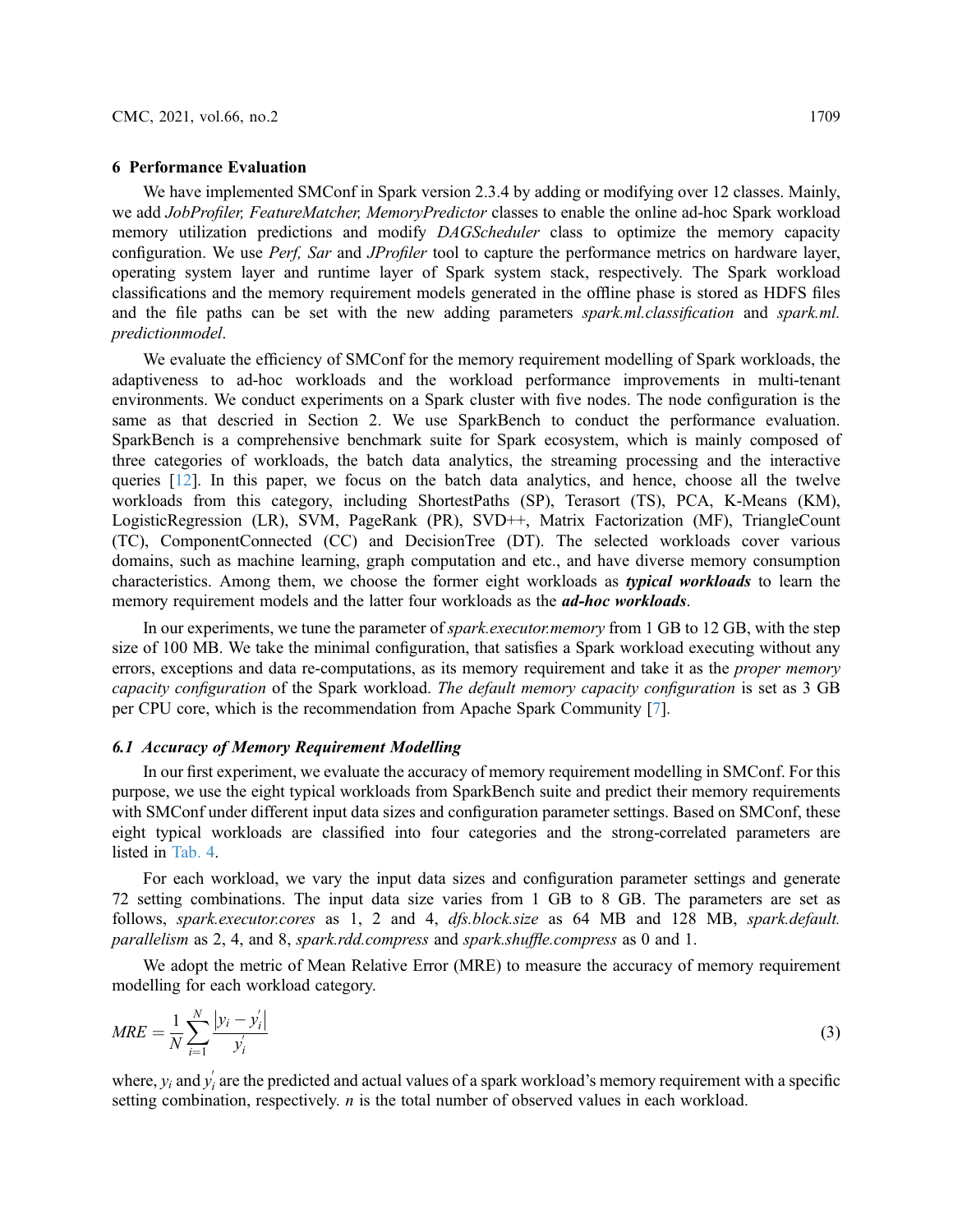<span id="page-13-0"></span>

|    |                 | Category Workloads Strong-correlated parameters                                                                 |
|----|-----------------|-----------------------------------------------------------------------------------------------------------------|
| #1 | $SVD++$ ,<br>PR | spark.executor.cores, dfs.block.size, spark.default.parallelism, spark.rdd.<br>compress, spark.shuffle.compress |
| #2 | SP, SVM         | spark.executor.cores, dfs.block.size, spark.default.parallelism, spark.rdd.<br>compress, spark.shuffle.compress |
| #3 | TS. PCA         | spark.executor.cores, dfs.block.size                                                                            |
| #4 | KM, LR          | spark.executor.cores                                                                                            |

Table 4: Spark workload categories and their strong-correlated parameters

<span id="page-13-1"></span>[Fig. 7](#page-13-1) demonstrates the MRE of memory requirement prediction of each typical workload as the input data sizes and parameter settings varied.



Figure 7: MRE of memory requirements of typical Spark workloads

Generally, the MRE of memory requirement prediction is less than 10% in all test cases. Workloads belonging to category #4 (that is, KM and LR) have the best prediction accuracy, where the MRE is less than 5.1%. This is because that with the least strong-correlated parameter features, their memory requirement model learning has lower risk of overfitting with the same size of sample data set.

# 6.2 Adaptiveness to Ad-hoc Workloads

In this section, we evaluate SMConf's ability to determine the memory capacity configuration of ad-hoc workloads from SparkBench suite (that is, Matrix Factorization (MF), TriangleCount (TC), ComponentConnected (CC) and DecisionTree (DT)) and evaluate its performance impact on these ad-hoc workloads.

We adopt the typical workload classification and memory requirement modelling results in Section 6.1. Each ad-hoc workload is first matched to a workload category. Then, its memory capacity configuration is determined by the corresponding memory requirement model. We compare the memory capacity configuration with SMConf to the default configuration (DefConf) and the proper configuration (ProConf). As for the performance impact, we compare the execution time of ad-hoc workloads under the three configurations. In all test cases, we take the performance under the default configuration as the baseline and demonstrate the normalized results. We first evaluate SMConf's capacity with different input data size. We fix the Spark configuration parameters settings as default and vary the input data size of adhoc workloads as 2 GB, 4 GB and 8 GB. The results are shown in [Fig. 8](#page-14-0).

[Fig. 8](#page-14-0) demonstrates the normalized comparison results of memory capacity configuration under the input data size variation. Compared to the default configuration, the memory capacity configuration is reduced by 43% by average and 69% by maximum with SMConf. Meanwhile, particularly, when the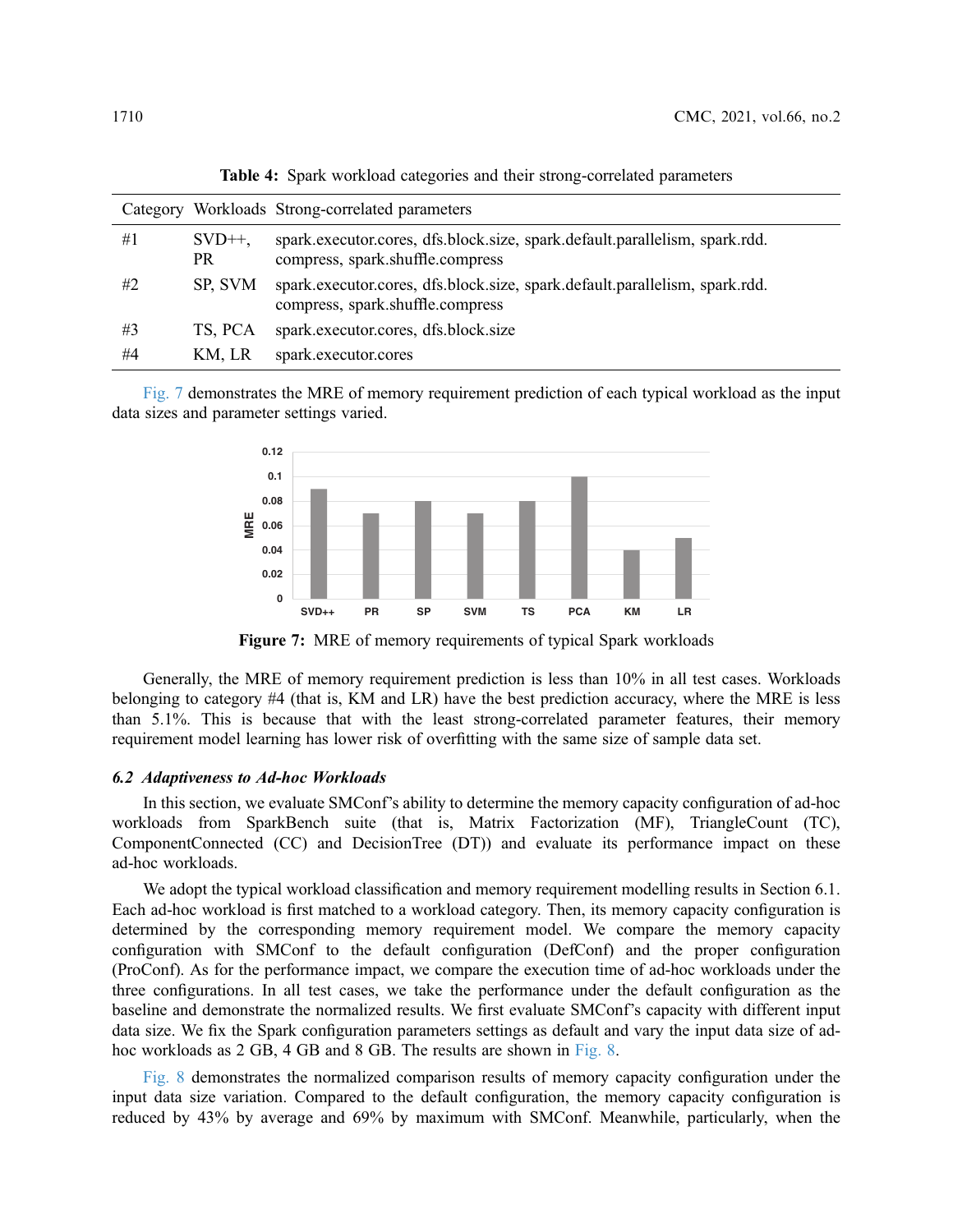input data size decreases from 8 GB to 2 GB, the average reduction ratio increases from 35% to 52%. Hence, SMConf can adapt to the input data size variation and correspondingly save more memory provision under small and medium input data size. On the other hand, the configuration with SMConf is close to the proper configuration, with the relative error no more than 0.16 by maximum in all cases. Hence, by classifying Spark workloads and use more effective prediction model, SMConf can determine the memory capacity configuration of Spark workloads accurately.

<span id="page-14-0"></span>

Figure 8: Impact of SMConf on memory configuration and workload performance for various input data sizes. (a) 2 GB, (b) 4 GB, (c) 8 GB

As for the workload performance, ad-hoc workloads can achieve the similar execution time with SMConf and the proper configuration. The relative error of SMConf with respect to the proper configuration is no more than 0.08 in all cases. On the other hand, compared to the conservative default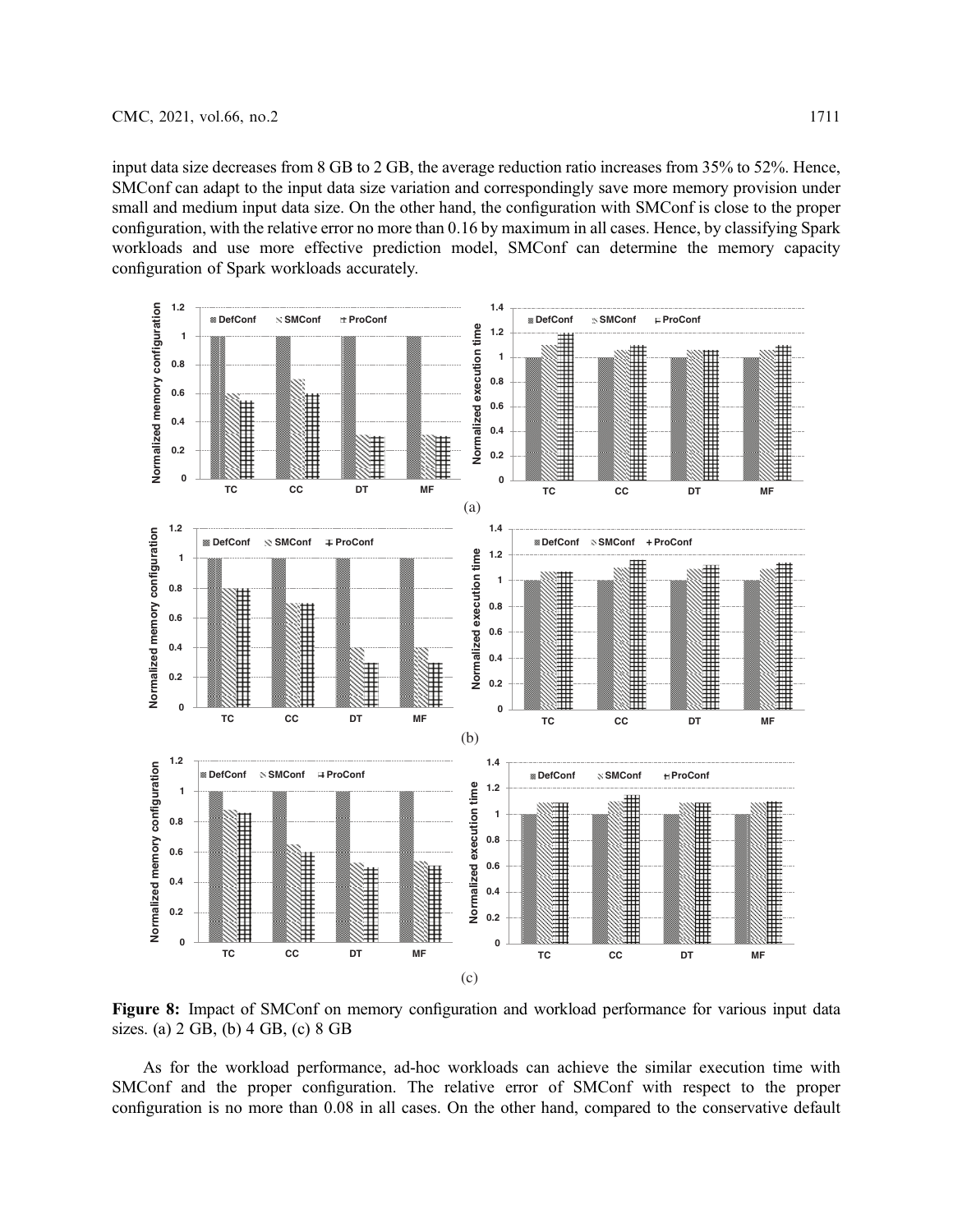configuration, the execution time increases no more than 10% with SMConf configuration. It is reasonable because that, with the black-box prediction model, SMConf may not decide as sufficient memory provision as the default configuration and leads events, such as page fault and etc., occur, which slow down the workload execution. Hence, we can draw the conclusion that, with SMConf, users can significantly reduce the excess memory provision with a slightly performance overhead.

We then evaluate SMConf's capacity with different configuration parameter settings. In this test, the input data size is fixed as 4 GB. For each ad-hoc workload, we measure its memory capacity configuration and the executions time with twenty various parameter setting combinations. The results are shown in [Fig. 9.](#page-15-0)

<span id="page-15-0"></span>

Figure 9: Impact of SMConf on memory configuration and workload performance for various parameter settings

Due to the space limit, we only demonstrate the normalized result of ComponentConnected (CC) workload. This is due to that SMConf achieves the similar performance on all the four ad-hoc workloads and demonstrates the most performance deviation on CC workload compared to the baseline methods. [Fig. 9](#page-15-0) demonstrates that, compared to the default configuration, the memory capacity configuration is reduced by 36.1% by average and 46% by maximum with SMConf. Meanwhile, compared to the proper configuration, the memory capacity configurations with SMConf are lower in test case  $#6, #10, #16, #19,$ and #20, and higher in other cases. Taking the proper configuration as baseline, the relative error of SMConf is less than 9% in all twenty test cases. In general, the memory capacity decisions between SMConf and the proper configuration are quite similar. Compared to the default setting, the increase of ad-hoc workload's execution time incurred with SMConf is slight, which is 5% by average and 11% by maximum. The comparison results of workload performance between SMConf and the proper configuration are in accordance with those of memory configuration. That is, CC workload achieves lower execution time with SMConf in test except of case #6, #10, #16, #19, and #20, due to being allocated with more memory resource. The relative error of SMConf with respect to the proper configuration is less than 0.05 in all cases. The results prove that SMConf can adapt to the variation of parameter settings and achieve accurate memory capacity configuration decision in an automated way.

## 6.3 Performance Improvement in Multi-tenant Environments

In this section, we verify that, by reducing the excess memory capacity configurations, SMConf can help to reduce the turnaround time of Spark workloads in the multi-tenant environments, particularly in the situation of memory resource contention. We vary the memory resource provision of each node in the Spark cluster as 6 GB, 8 GB an 12 GB, to form the situation of intensive, normal and slight memory resource contentions, respectively. We use all the twelve workloads, that is eight typical workloads and four ad-hoc workloads, from SparkBench suite. The input data size and the parameter of Spark.executor. cores are set to 8 GB and 2, respectively and all other configuration parameters are set as default. Every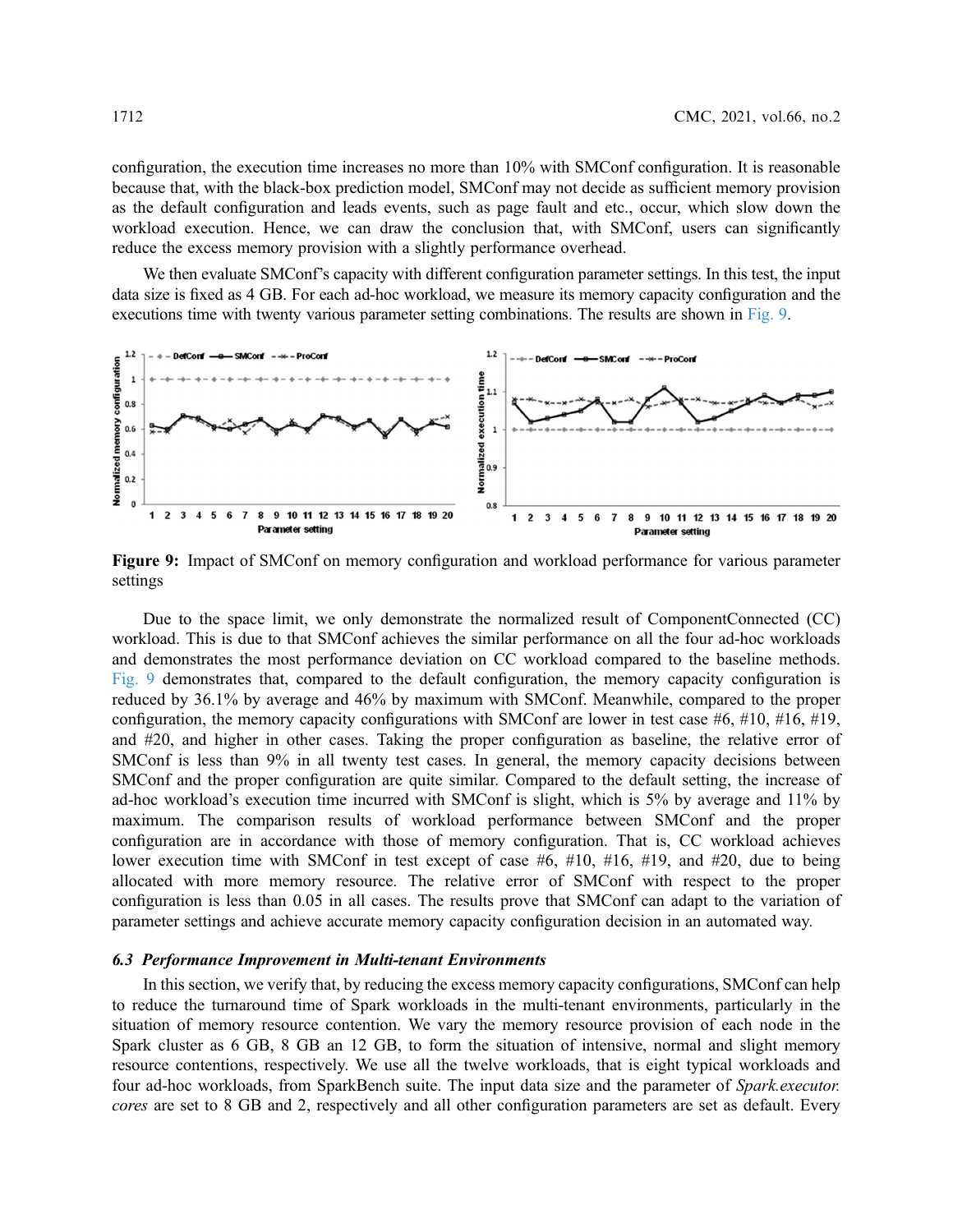two workloads are paired as a group and 66 workload groups are generated. In each memory provision situation, all 66 workload groups are submitted and executed in turn, where the CPU core provision in the Spark cluster is enough to accommodate two workloads in a group to execute concurrently. For each workload, all its turnaround times among the 66 group executions are collected to calculate its average turnaround time.

[Fig. 10](#page-16-0) demonstrates the normalized average turnaround time of Spark workloads under slight, normal and intensive memory contentions. As [Fig. 10\(a\)](#page-16-0) shown, with the 12 GB memory provision on each node, the memory contention is slight; workloads within any workload pair can be executed concurrently. With SMConf configuration, the average turnaround time of Spark workloads is increased by 30% by maximum and 3% by minimum, compared to the default memory capacity configuration. As [Fig. 10\(b\)](#page-16-0) shown, under the situation of normal memory contention, with SMConf configuration, five of the twelve workloads achieve lower average turnaround time than that with the default configuration. The reduction of average turnaround time is 10% by maximum and 2% by minimum. This is due to that, compared to the conservative default configuration, a workload with SMConf configuration needs less allocated memory resource to launch, which relieves the memory contention between two workloads within a group and leads to over half of workload groups can execute their workloads concurrently. The advantage of SMConf is more significant under the intensive memory resource contention. As shown in Fig.  $10(c)$ , all workloads achieve lower average turnaround time with SMConf. The reduction of average turnaround time is 29% by average, 55% by maximum and 10% by minimum. On the other hand, the average turnaround time of Spark workloads with SMConf is similar to that with the proper configuration, with the relative error no more than 0.07 in all test cases. It proves that, by using SMConf in the multi-tenant environment, the higher Spark workload throughput can be achieved via the more efficient memory utilizations.

<span id="page-16-0"></span>

Figure 10: Impact of SMConf on workload performance for various multi-tenant environments. (a) 12 GB, (b) 8 GB, (c) 6 GB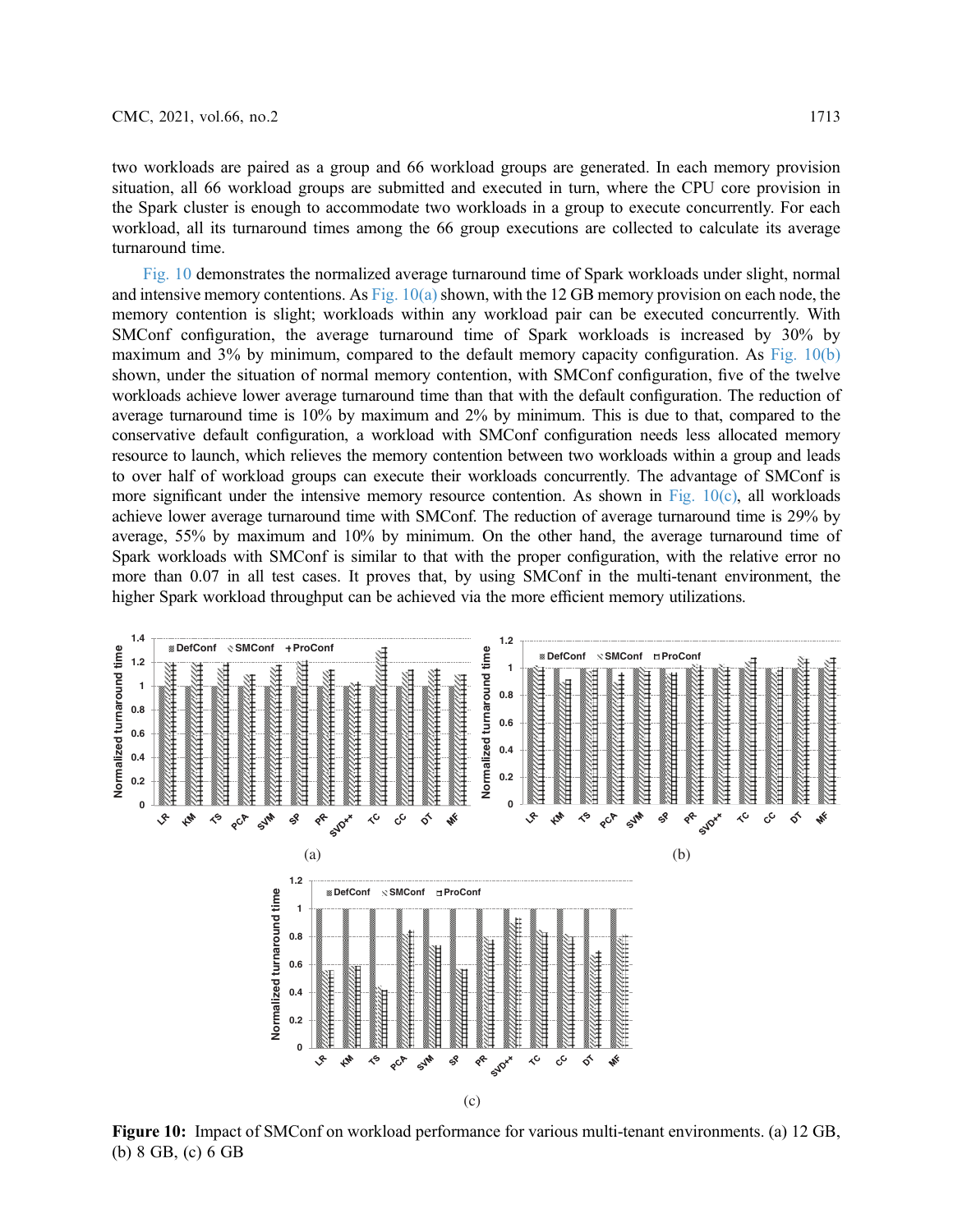## 7 Related Work

Recently in-memory data analytic platform and its representative implementation Spark have gained much research [\[24](#page-19-21)–[27\]](#page-20-0). As the crucial resource, Spark memory management has been the research hotspot [\[28](#page-20-1)–[33\]](#page-20-2). Works on Spark memory management mainly focus on two aspects: One is memory capacity configuration of Spark workloads. The other is data caching strategies and mechanisms for Spark memory space.

On memory capacity configuration of Spark workloads, MEMTUNE [[5](#page-19-2)] dynamically tunes the computation/caching partitions for Spark memory space, based on workload memory demand and data cache need. MEMTUNE determines Spark workload's demand and data cache need by monitoring the memory contention occurring during the RDD caching and data shuffling operations, and gradually increasing or reducing the memory capacity for a specific partition by one unit. DSpark [\[29\]](#page-20-3) aims to dynamically tunes the total memory space allocated to the Spark workloads by adjusting the total number of its assigned executors. DSpark decides the executor number by modelling the application cost and completion time with respect to the number of allocated executors. To our best knowledge, SMConf is the first approach to conduct the memory capacity configuration by determining the proper memory capacity of each Spark executor and performing the more fine-grained excess memory allocation reduction. On the other hand, the above works conduct the apple-to-apple configurations, while SMConf is the first approach to propose the one-size-fit-bunch solution and can be more generalized.

More works focus on data caching strategies and mechanisms for Spark memory space. CSAS [[30\]](#page-20-4) establishes the cost-based data caching model and determines the optimized cache level for each partition of RDD, the data serialization and compression policy. Koliopoulos et al. [[31](#page-20-5)] proposed a mechanism of automatic cache tuning for Spark. The mechanism used heuristic algorithms to guarantee the data caching performance as well as to reduce the footprint of memory space as much as possible. S-cache [\[32](#page-20-6)] is a caching model based on time cost, which chooses different caching strategies for a Spark job's different stages in its DAG model. S-cache adopts the graph search algorithm to optimize the data replacement strategy in Spark data cache under the constraint of minimizing the time cost. However, S-cache makes the data caching decision without considering the variations of memory utilization during a Spark job execution and can only form the theoretically optimal decision. Perez et al. [[33\]](#page-20-2) proposed a reference distance-based data prefetching and eviction strategy for Spark data cache, which uses stage distance and job distance to calculate the reference distance of data. The strategy chooses the RDD with the similar reference distance to prefetch and evicts the RDDs with the largest reference distance. This method only suited for the iterative jobs. SADP [\[34](#page-20-7)] is a data prefetching mechanism based on the scheduling information of Spark tasks for the multi-job scenario. SADP proposes the data replacement strategy based on data value and can be applied to the Map/Reduce frameworks. JeCache [[35\]](#page-20-8) is a time-constrainted and task-level data prefetching mechanism. JeCache also concerns the excessive memory allocation in Spark. However, it achieves the efficient memory utilization by prefetching data on demand and can also reduce the execution time of Spark job. Liu et al. [\[36](#page-20-9)] adopts the data prefetching mechanism to reduce the I/O cost in the Shuffle phase of Spark jobs. Through prefetching the data, which is transferred from mapper task to reducer task, the efficiency of I/O and network resource utilization can be prompted. Wang et al. [[37](#page-20-10)] propose the optimized memory allocation strategy, which includes the optimized the cache replacement algorithm according to the characteristics of the RDD partition and the PCA dimensionality reduction mechanism. FlexFetch [[38\]](#page-20-11) estimates the data prefetching demands and uses the critical-aware deadlock-driven algorithm to schedule parallel prefetching with SDN technology. Though all these works focus on the data caching in Spark, the consideration factors and tools involved in the strategy designs are worth to learn in our solution, particularly going deep into the stage-based operations in a Spark job execution and the metric collector tools. Wang et al. [[39\]](#page-20-12) propose the optimization approach for RDDs cache and LRU based on the features of partitions.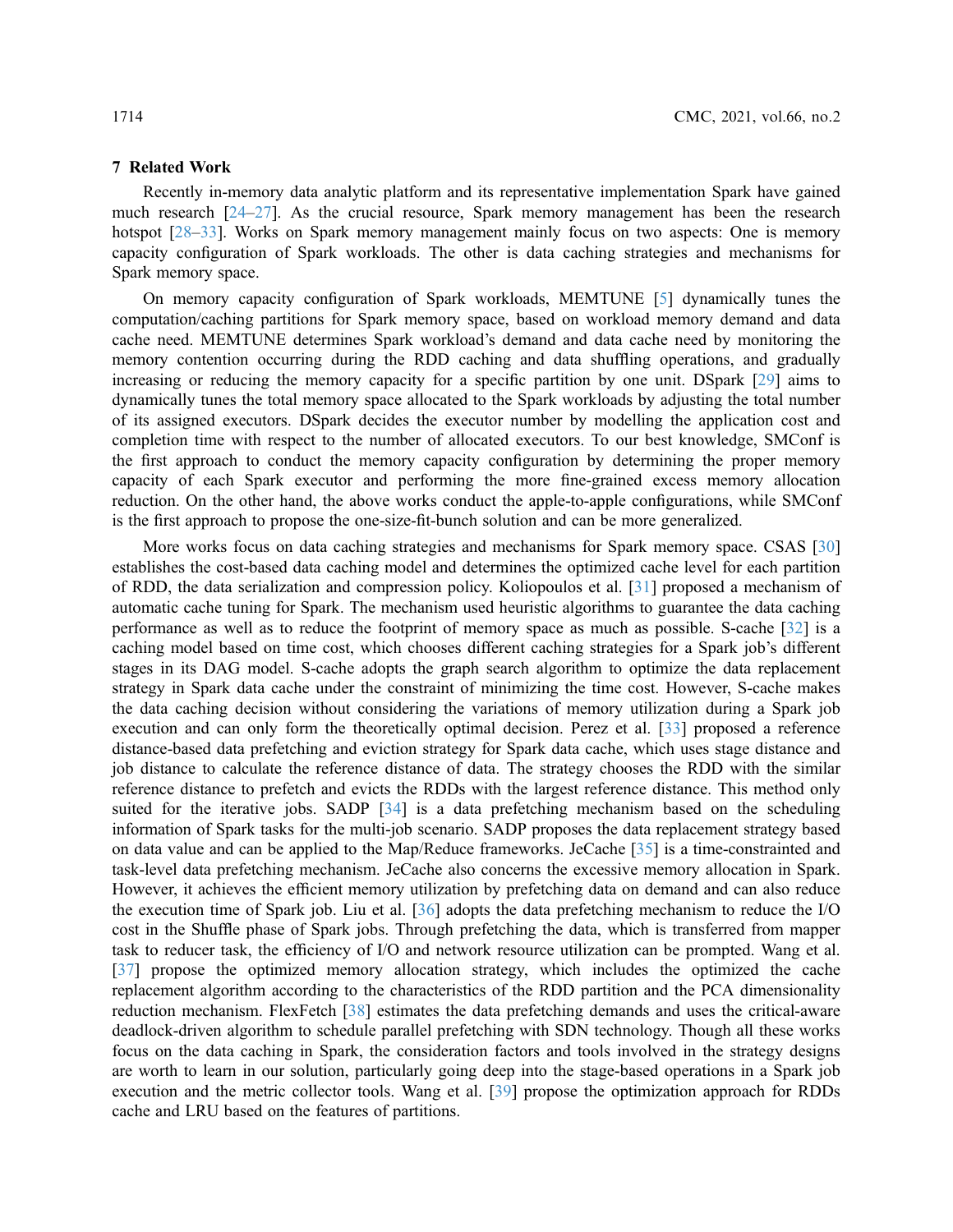There are still works on the parameter configurations of Spark. Most of these works focus on handling with the large-amount configuration parameters in Spark and try to learn the correlations among them. Wang et al. [\[40](#page-20-13)] proposes a machine learning-based automated method for Spark parameter tuning, which is composed of binary classification and multi-classification. Nguyen et al. [[41\]](#page-20-14) proposes an execution model-driven framework to quantify the influence of parameter settings in Spark. Gu et al. [[42\]](#page-20-15) adopts a neural network model to determine the increasing or decreasing operation in optimal parameter search and proposes a random forest-based performance model to predict Spark workload's performance with various parameter settings. Nguyen et al. [[43\]](#page-20-16) use Latin hypercube design strategy to identify configurations for benchmarking the system, compare three machine learning methods in Spark workload performance modelling, and finally adopt the recursive random search algorithm to achieve the optimized parameter setting. Although diverse machine learning methods applied in the parameter settings, these works conduct the case-to-case performance modelling and their focus mainly lies on the exploration of complex correlations among over 180 Spark parameters.

Works on data center workload characteristics analysis, that learned in our paper, are as follows. Jiang et al. [\[14](#page-19-11)] make a comprehensive, quantitative analysis of Spark workload characteristics on the system and micro-architecture levels. Zhen et al. [[44\]](#page-20-17) provide the insights of system-level behaviour patterns of big data analytic workloads. Liu et al. [[45\]](#page-20-18) analyze the memory content similarity of workloads in data center and conduct the virtual machine migration to improve the memory utilization.

## 8 Conclusion and Future Work

Spark is the most representative in-memory distributed processing framework for big data analytics. Memory is the key resource to accelerate Spark workload's performance. However, the current approach adopted in Spark is to statically configure the workload's memory capacity based on user's specifications. To guarantee workload performance, non-expert users usually overbook the memory capacity for their workloads, which leads the severe waste of memory resource in Spark clusters. SMConf is proposed and developed to enable automated memory capacity configuration for big data analytics workloads in Spark, which guarantees both the workload performance and the memory utilization improvement. SMConf is designed based on the observation that, though there is not one-size-fit-all proper configuration, the onesize-fit-bunch configuration can be found for in-memory computing workloads. With the proposed workload classification and the memory requirement modelling methods, SMConf is able to make optimal memory capacity configuration decision for ad-hoc Spark workloads, which improve the memory utilization and the workload throughput in the multi-tenant environments.

In the future work, we will extend SMConf to other in-memory processing frameworks and optimize the memory requirement modelling method in SMConf.

Funding Statement: This work is supported by National Key R&D Program of China (No. 2017YFC0803300) and the National Natural Science of Foundation of China (No. 61703013).

Conflicts of Interest: The authors declare that they have no conflicts of interest to report regarding the present study.

#### References

- <span id="page-18-0"></span>[1] L. Dong, Z. Y. Lin, L. Yan, H. Ling, Z. Ning et al., "A hierarchical distributed processing framework for big image data," IEEE Transactions on Big Data, vol. 2, no. 4, pp. 297-309, 2016.
- <span id="page-18-1"></span>[2] H. Fei, C. W. Yang, J. Schnase, D. Duffy, M. C. Xu et al., "ClimateSpark: An in-memory distributed computing framework for big climate data analytics," Computers & Geosciences, vol. 115, no. 6, pp. 154–166, 2018.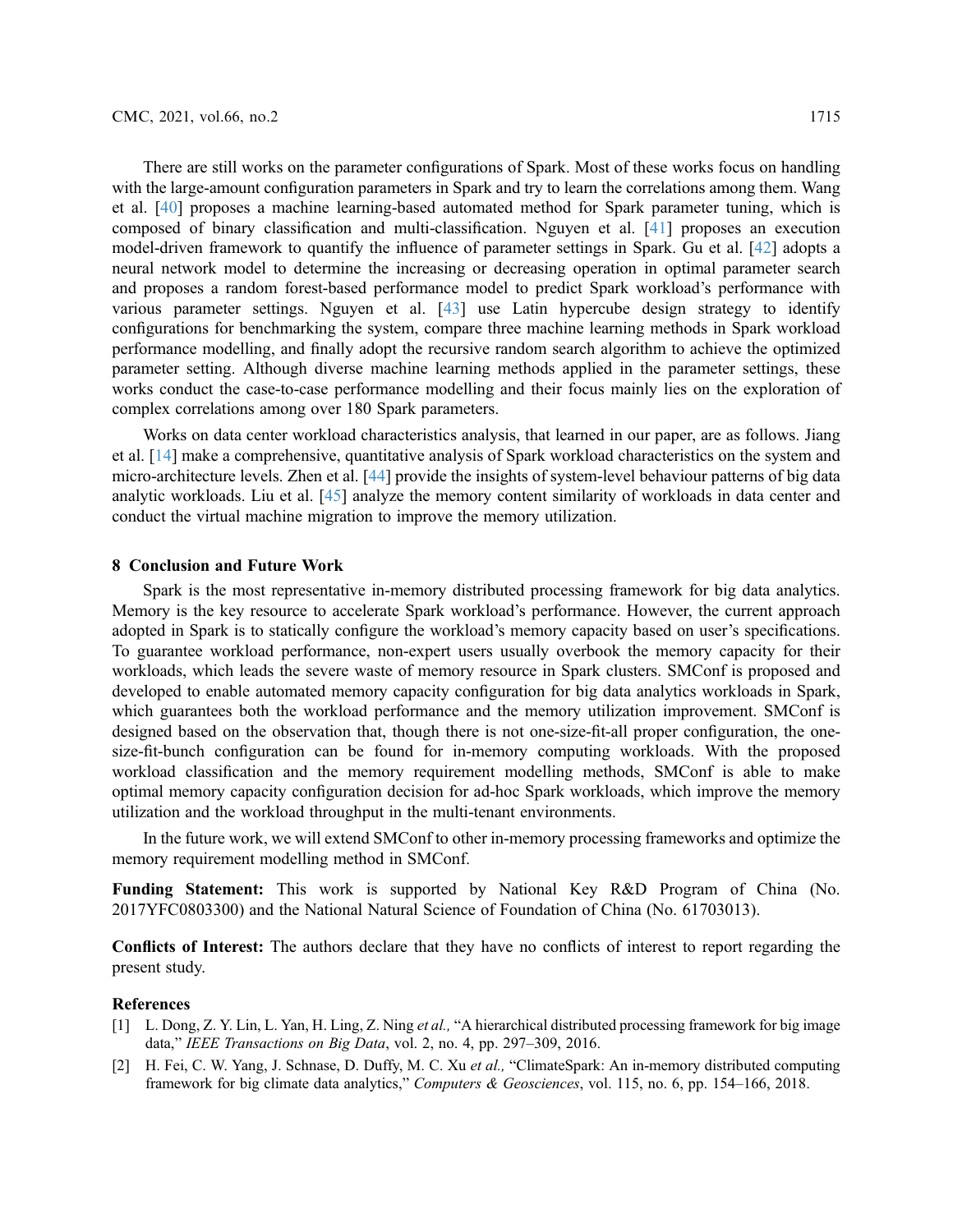- <span id="page-19-0"></span>[3] M. Zaharia, M. Chowdhury, M. Franklin, S. Shenker and I. Stoica, "Spark: Cluster computing with working sets," in Proc. IEEE Int. Conf. on Cloud Computing Technology and Science, Berkeley, CA, USA, pp. 10, 2010.
- <span id="page-19-1"></span>[4] M. Kang and J. Lee, "An experimental analysis of limitations of MapReduce for iterative algorithms on Spark," Cluster Computing, vol. 20, no. 4, pp. 3593–3604, 2017.
- <span id="page-19-2"></span>[5] L. Xu, M. Li, L. Zhang, A. Butt, W. Yandong et al., "MEMTUNE: Dynamic memory management for inmemory data analytic platforms," in *Proc. Int. Parallel and Distributed Processing Sym.*, Chicago, IL, USA, pp. 383–392, 2016.
- <span id="page-19-3"></span>[6] K. Shanmugam, Best Practices for Successfully Managing Memory for Apache Spark applications on Amazon EMR. Seattle, WA, USA: AWS Big Data, 2019. [Online]. Available: [https://aws.amazon.com/cn/blogs/big](https://aws.amazon.com/cn/blogs/big-data/best-practices-for-successfully-managing-memory-for-apache-spark-applications-on-amazon-emr/)[data/best-practices-for-successfully-managing-memory-for-apache-spark-applications-on-amazon-emr/](https://aws.amazon.com/cn/blogs/big-data/best-practices-for-successfully-managing-memory-for-apache-spark-applications-on-amazon-emr/).
- <span id="page-19-4"></span>[7] Z. Tang, A. Zeng, X. D. Zhang, L. Yang and K. L. Li, "Dynamic memory-aware scheduling in Spark computing environment," Journal of Parallel and Distributed Computing, vol. 141, no. 2, pp. 10–22, 2020.
- <span id="page-19-5"></span>[8] Big Data Management Group, Performance Tuning for the Spark Engine. Redwood, CA, USA: Informatica, 2020. [Online]. Available: <https://kb.informatica.com>.
- <span id="page-19-6"></span>[9] C. Reiss, A. Tumanov, G. Ganger, R. Katz and M. Kozuch, "Heterogeneity and dynamicity of clouds at scale: Google trace analysis," in Proc. ACM Sym. on Cloud Computing, San Jose, CA, USA, pp. 1–13, 2012.
- <span id="page-19-7"></span>[10] L. Barroso, U. Holzle, P. Ranganathan and M. Martonosi, "Modeling costs, " in The Datacenter as a Computer: Designing Warehouse-Scale Machines, 3<sup>rd</sup> ed., vol. 1. San Rafarel, CA, USA: Morgan Claypool Publishers, 2018.
- <span id="page-19-8"></span>[11] Y. Q. Zhu, J. X. Liu, M. Y. Guo, Y. G. Bao, W. Ma et al., "BestConfig: tapping the performance potential of systems via automatic configuration tuning," in *Proc. ACM Sym. on Cloud Computing*, Santa Clara, CA, USA, pp. 38–350, 2017.
- <span id="page-19-9"></span>[12] M. Li, J. Tan, Y. D. Wang, L. Zhang and V. Salapura, "SparkBench: A comprehensive benchmarking suite for in memory data analytic platform Spark," in Proc. ACM Int. Conf. on Computing Frontiers, Ischia, Italy, pp. 1–8, 2015.
- <span id="page-19-10"></span>[13] C. Bienia, S. Kumar, J. Singh and K. Li, "The PARSEC benchmark suite: Characterization and architectural implications," in Proc. Int. Conf. on Parallel Architectures and Compilation Techniques, New York, NY, USA, pp. 72–81, 2008.
- <span id="page-19-11"></span>[14] T. Jiang, Q. Zhang, R. Hou, L. Chai, S. McKee et al., "Understanding the behavior of in-memory computing workloads," in Proc. IEEE Int. Sym. on Workload Characterization, Raleigh, NC, USA, pp. 22–30, 2014.
- <span id="page-19-12"></span>[15] D. Patterson and J. Hennessy, "Memory hierarchy design," in Computer Architecture: A Quantitative Approach, 6th ed., vol. 1. San Francisco, CA, USA: Morgan Kaufmann Publishers, 2019.
- <span id="page-19-13"></span>[16] Y. Mu, X. Liu and L. X. Wang, "A Pearson's correlation coefficient based decision tree and its parallel implementation," Information Sciences, vol. 435, pp. 40–58, 2018.
- <span id="page-19-14"></span>[17] X. L. Meng, "Posterior predictive p-values," Annals of Statistics, vol. 22, no. 3, pp. 1142–1160, 1994.
- <span id="page-19-15"></span>[18] P. HaeSang and J. ChiHyuck, "A simple and fast algorithm for k-medoids clustering," Expert Systems with Applications, vol. 36, no. 2, pp. 3336–3341, 2009.
- <span id="page-19-16"></span>[19] D. Faith, P. Minchin and L. Belbin, "Compositional dissimilarity as a robust measure of ecological distance," Vegatatio, vol. 69, no. 1–3, pp. 57–68, 1987.
- <span id="page-19-17"></span>[20] K. Weinberger and K. Saul, "Distance metric learning for large margin nearest neighbor classification," Journal of Machine Learning Research, vol. 10, no. 9, pp. 207–244, 2009.
- <span id="page-19-18"></span>[21] E. Steyerberg, J. Eijkemans and J. Habbema, "Stepwise selection in small data sets: A simulation study of bias in logistic regression analysis," Journal of Clinical Epidemiology, vol. 52, no. 10, pp. 935–942, 1999.
- <span id="page-19-19"></span>[22] U. Girosi, "On the noise model of support vector machine regression," in Proc. Int. Conf. on Algorithmic Learning Theory, Washington, DC, USA, pp. 316–324, 2001.
- <span id="page-19-20"></span>[23] C. C. Chang and C. Lin, "LIBSVM: A library for support vector machines," ACM Transactions on Intelligent Systems and Technology, vol. 2, no. 3, pp. 1–27, 2011.
- <span id="page-19-21"></span>[24] J. N. Chen, K. L. Li, Z. Tang, K. Bilal, S. Yu et al., "A parallel random forest algorithm for big data in a Spark cloud computing environment," IEEE Transactions on Parallel and Distributed Systems, vol. 28, no. 4, pp. 919– 933, 2017.